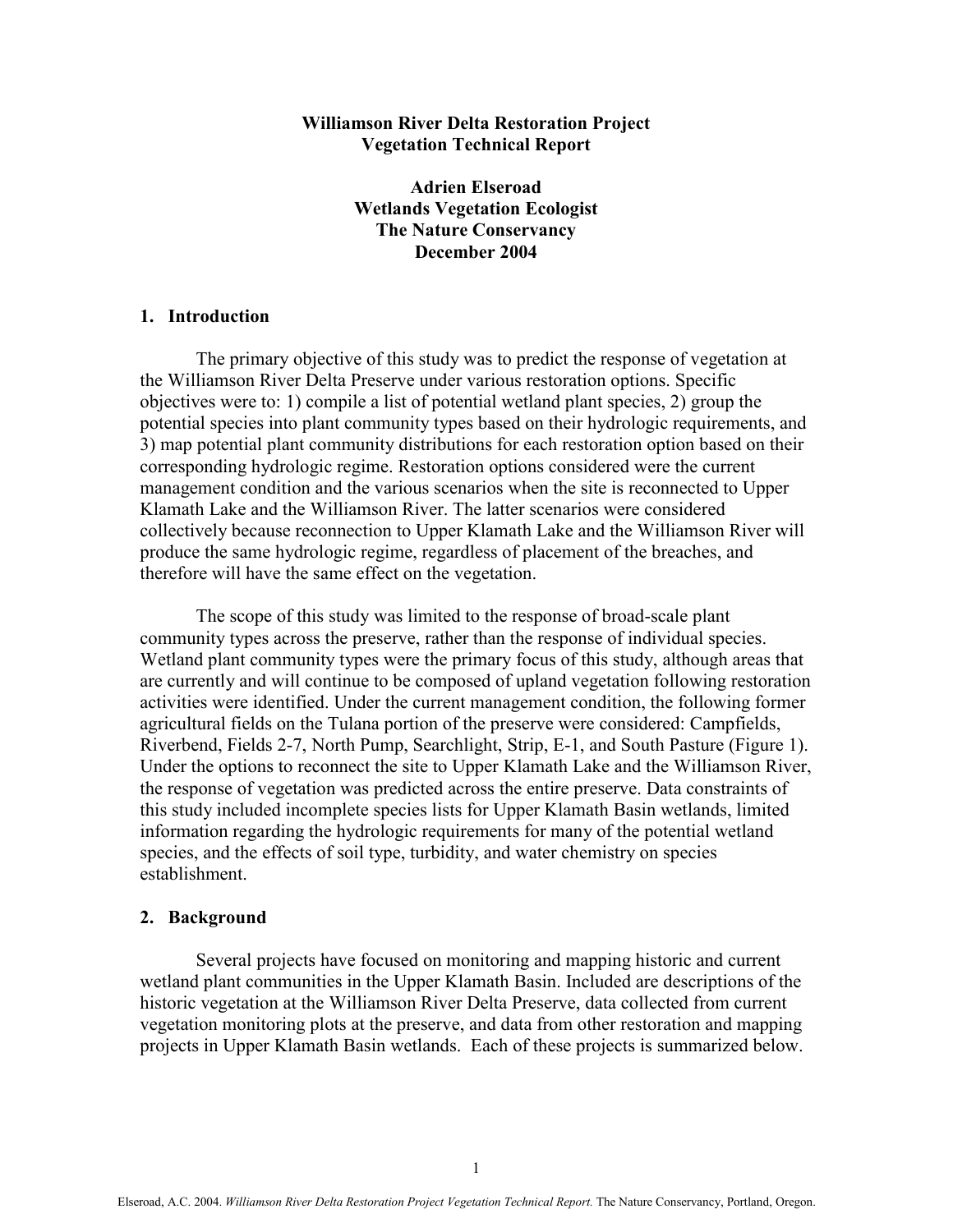#### 2.1 Historic vegetation at the Williamson River Delta Preserve

Prior to drainage and conversion to agriculture, vegetation at the Williamson River Delta Preserve was composed of a mosaic of upland and wetland plant communities that typified much of the Upper Klamath Basin in the  $19<sup>th</sup>$  century. Historic accounts of vegetation mapped by Christy (1996) using General Land Office survey notes from 1871-1898 and soil and forest reserve surveys show four plant communities on the preserve: greasewood/ bunchgrass prairie, wet prairie, tule swamp, and willow swamp. Tule swamp, mapped as the dominant vegetation type, consisted of hardstem bulrush (Scirpus acutus), common reed (Phragmites australis), and duckweed (Lemna sp.) with wocus (Nuphar polysepalum) in deeper water zones. Within the tule swamp were scattered stands of willow (Salix sp.) and wet prairie vegetation consisting of cattail (Typha sp.), mannagrass (Glyceria sp.), Nebraska sedge (Carex nebrascensis), meadow barley (Hordeum brachyantherum), and tufted hairgrass (Deschampsia caespitosa) in shallower zones. Greasewood/ bunchgrass prairies consisting of greasewood (Sarcobatus) vermiculatus) and Great Basin wildrye (*Elymus cinereus*) were mapped in the uplands.

#### 2.2 Restoration and monitoring at the Williamson River Delta Preserve

The Nature Conservancy's efforts to restore wetland vegetation at the Williamson River Delta Preserve began in 1997 with the seasonal flooding of former agricultural fields. Water pumped off remaining agricultural parcels is transferred to former fields with the objective of promoting wetland plant establishment. Early action projects at Campfields and Riverbend in 2000 and South Pasture in 2003 resulted in the hydrologic reconnection to Upper Klamath Lake, and are thus subject to lake level fluctuations. The response of wetland vegetation to changes in the hydrologic regime has been monitored on 396 permanent plots established in 2000 across Tulana and 2002 at South Pasture. The location of vegetation monitoring plots is shown in Figure 1. Larger-scale changes in plant communities across the preserve have been detected using satellite images obtained in 1998 and 2000.

#### 2.3 Other wetland restoration projects in the Upper Klamath Basin

Wetland restoration projects also have been initiated on several other properties in the Upper Klamath Basin. The Wood River Wetland Restoration Project, managed by the Bureau of Land Management, was initiated in 1995 with the objective of restoring approximately 3,000 acres of wetland habitat. Data was collected in 1997, 1999, and 2002 on vegetation monitoring plots. Between 1995 and 1997 several native wetland plant species increased in frequency and two additional obligate wetland species were found, broadleaf cattail (Typha latifolia) and giant bur-reed (Sparganium eurycarpum) (Bureau of Land Management 2002). Increased water depths between 1999 and 2002 were associated with declines in the frequency of exotic species including reedcanary grass (Phalaris arundinaceae) and quackgrass (Elytrigia repens) and changes in the distribution and frequency of native wetland species. At the Running Y Ranch Resort, a 94-acre former agricultural parcel was restored to wetlands in 1997. Vegetation monitoring was conducted yearly from 1998-2000. In 2000, several native wetland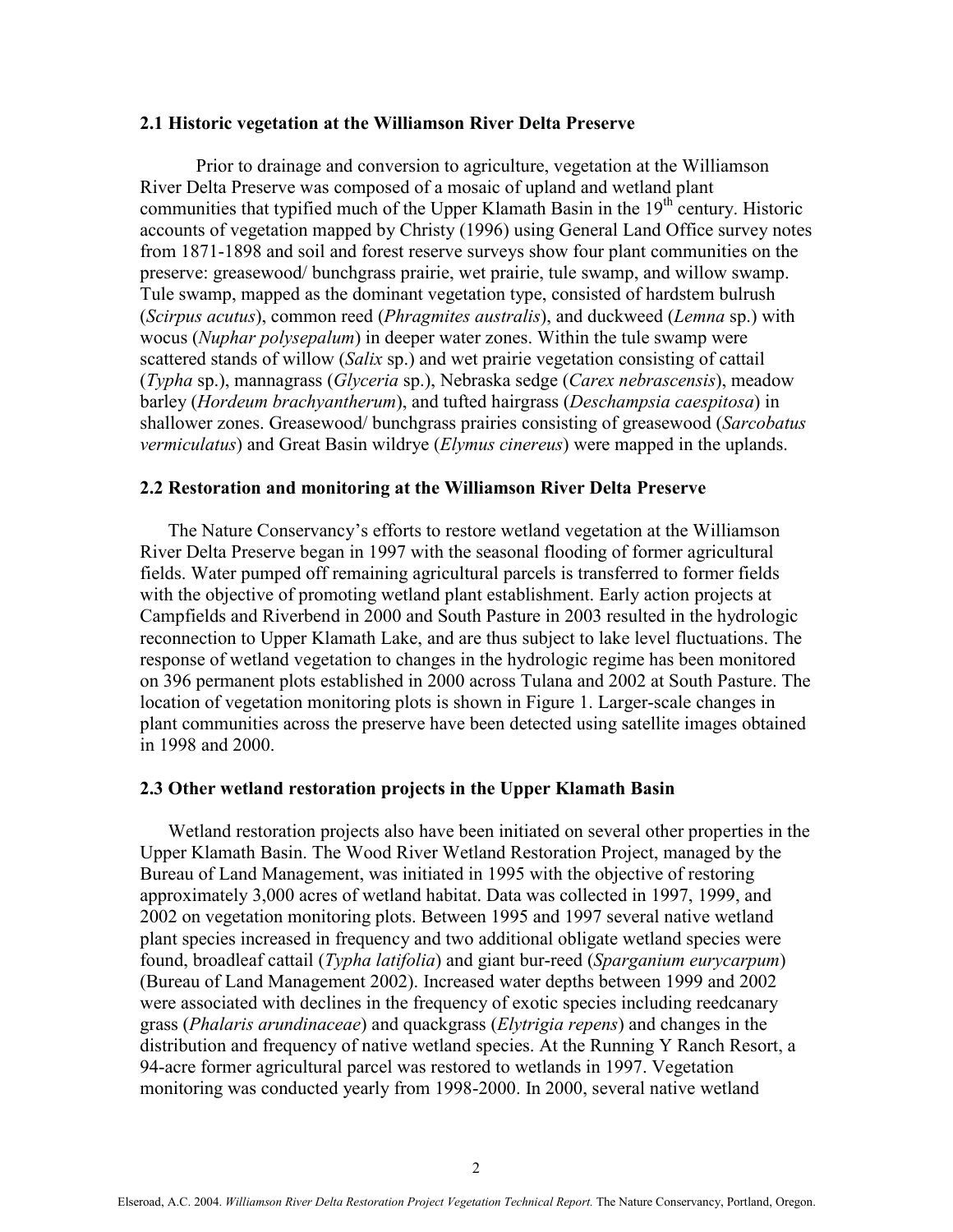species new to the site were found. Higher managed water levels during the 2000 growing season were associated with increases in the cover of submerged and floating aquatic vegetation and a corresponding decrease in the cover of some emergent species such as creeping spikerush (*Eleocharis palustris*). Other emergent species that tolerate deeper water such as hardstem bulrush (Scirpus acutus) and broadleaf cattail (Typha latifolia) increased in cover and stem density (MacLaren and Geiger 2001).

# 2.4 Wetland plant community mapping in the Upper Klamath Basin

Other wetland inventory projects in the Upper Klamath Basin have focused on mapping plant communities. The Bureau of Reclamation used aerial photographs to map the plant communities within Hanks Marsh in 1994 (Salas 1996) and fringe wetlands on the outer edges of Upper Klamath and Agency Lakes in 1998 (Werth and Peck 2001). Dunsmoor et al. (2000) mapped the linear extent of vegetation types along the shoreline of the Williamson River Delta and assessed how lake pool elevation and shoreline morphology influence vegetation distribution. Werth and Peck's (2001) work does not describe species associated with each plant community or environmental variables influencing the distribution of communities, limiting its utility for the purpose of this report. Although Salas' (1996) report also does not relate plant community distributions to the hydrologic regime or other environmental variables, a species list is provided, which was used to develop a list of desired species for the Williamson River Delta Preserve, as described in section 4.1 of this report. Dunsmoor et al.(2000) found that shoreline aspect and wave action may influence the composition of emergent plant communities. Implications of this finding are discussed in section 4.2 of this report.

# 2.5 Evaluation of prior wetland plant community projects

The above mentioned projects provide useful information regarding the distribution and composition of current and historic wetland plant communities in the Upper Klamath Basin. However, there is a lack of information regarding the hydrologic regimes associated with each plant community. Understanding the relationship between plant community distribution and hydrology is essential for predicting the response of vegetation at the Williamson River Delta Preserve to the various restoration options, and is thus the focus of this study.

#### 3. Existing Conditions

Vegetation at the Williamson River Delta Preserve currently is dominated by plant communities that naturally have colonized the former agricultural fields, drainage canals, and levees. In addition, there are cultivated crops on the remaining agricultural parcels. As of 2003, a total of 121 species have been identified on the preserve, of which 80 are native, 38 are introduced, and 3 are of unknown origin. The distribution of vegetation (excluding agricultural parcels) appears to be driven primarily by the hydrologic regime and reflects the transitions that occur from upland to wetland with increasing water depth and duration of flooding. Vegetation can be categorized into the following broad plant community types based on water management: upland, transitional, and emergent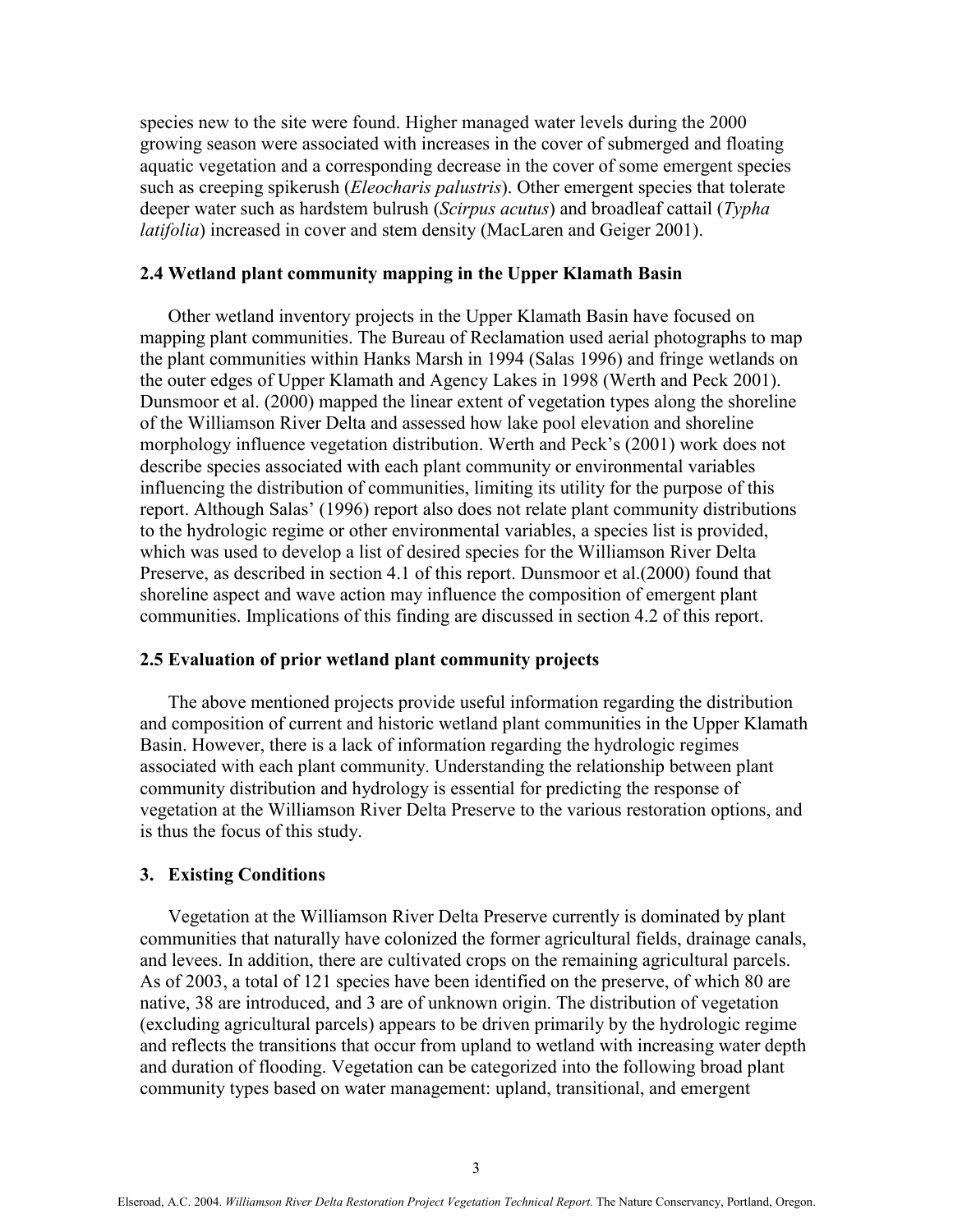wetland. The distribution of current vegetation is shown in Figure 1. A description of each type and list of dominant species is provided below.

Upland: Upland plant communities are dominated by annual and biennial exotic species that include prickly lettuce (Lactuca serriola), thistles (Cirsium arvense and C. vulgare), tumblemustard (Sisymbrium altissimum), and cheatgrass (Bromus tectorum). Perennial species include stinging nettle *(Urtica dioica)* and quackgrass *(Elytrigia repens)*. Upland plant communities comprise 39% (1,482 acres) of the current non-agricultural vegetation and occur in areas that are not regularly flooded and along levees in flooded fields.

Transitional: Transitional plant communities are dominated by annual and biennial native species that include golden dock (Rumex maritimus) and nodding beggarticks (Bidens cernua), as well as the exotic species spotted ladysthumb (Polygonum) persicaria). Less common is the exotic species reedcanary grass (Phalaris arundinaceae) which occurs mainly along levees. Willows (Salix lucida ssp. lasiandra and S. geveriana) occur mainly along levees but also have colonized transitional areas in Campfields and Riverbend. Transitional plant communities comprise 16% (598 acres) of the current nonagricultural vegetation and occur in areas that experience some flooding with late spring and early summer drawdowns.

Emergent wetland: Emergent wetland plant communities are dominated by native species that include hardstem bulrush (Scirpus acutus), creeping spikerush (Eleocharis palustris), and broadleaf cattail (Typha latifolia). Less common native species include water smartweed (Polygonum amphibium), arumleaf arrowhead (Sagittaria cuneata), chairmaker's bulrush (Scirpus americanus), cosmopolitan bulrush (Scirpus maritimus), American water-plantain (Alisma plantago-aquatica), various sedges (Carex sp.), and common mare's tail (Hippuris vulgaris). Emergent plant communities comprise 46% (1,756 acres) of the current non-agricultural vegetation and occur in areas that experience seasonal flooding and mid-summer to early fall drawdowns.

# 4. Methods

 The primary factors that drive the distribution of wetland vegetation are water depth and duration of flooding (Hammer 1997). Thus, predicting the response of wetland vegetation to various restoration options requires both knowledge of the hydrologic requirements of the potential plant species and the hydrologic regime associated with each restoration option. To predict the distribution of vegetation at the Williamson River Delta Preserve, first a list of potential wetland species that are native to Upper Klamath Lake wetlands was compiled. Second, species were grouped in plant community types based on their hydrologic requirements. Third, the distribution of plant community types was predicted based on the hydrologic regime associated with each restoration option. Specific methodologies used for each step are described below.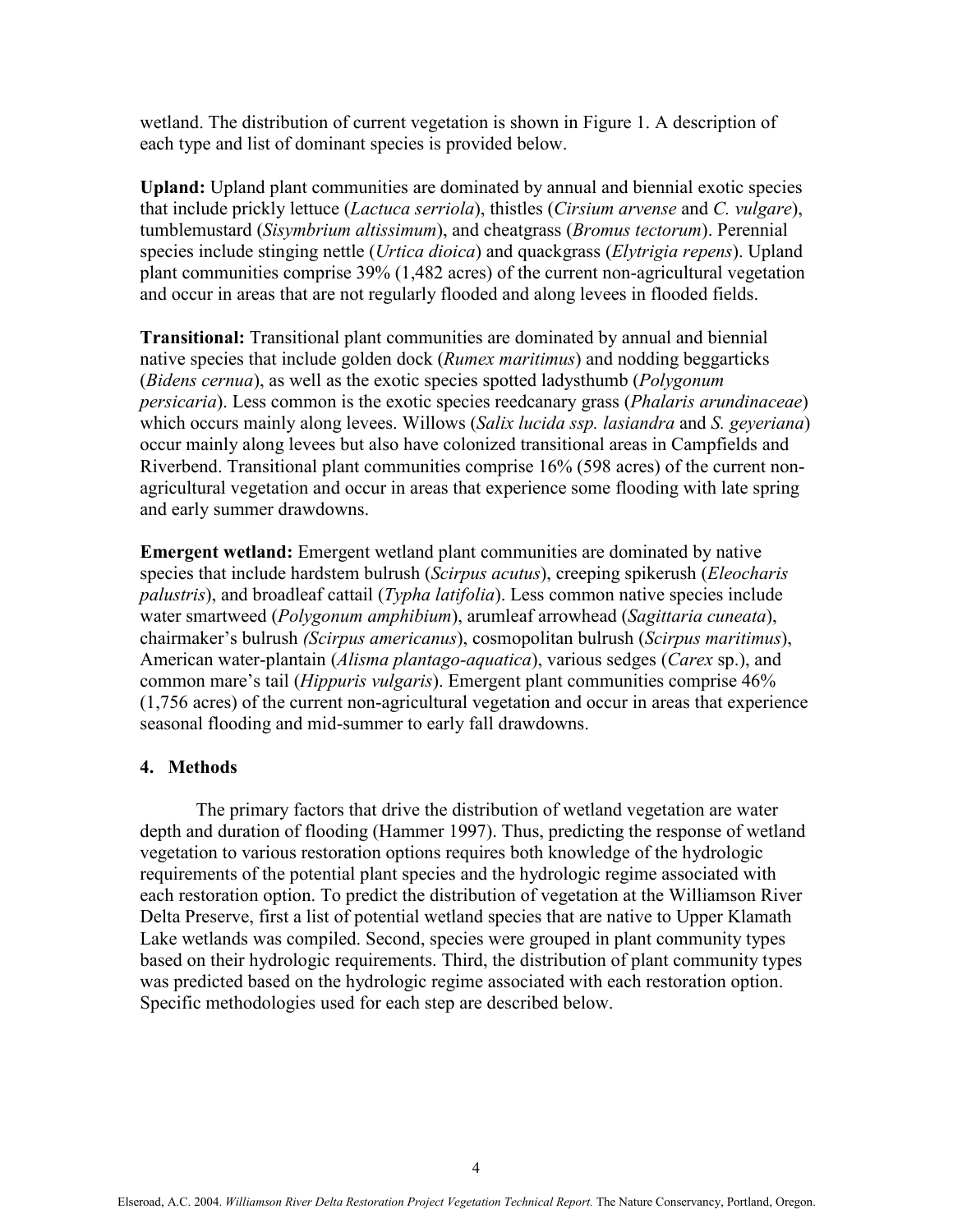# 4.1 Potential wetland species

Four sources of reference information were used to create a list of potential wetland plant species: 1) historical accounts of the nineteenth century vegetation of the Williamson River Delta (Christy 1996), 2) the species list for Hanks Marsh, a relatively undisturbed adjacent wetland (Salas 1996), 3) the current species list for the Wood River Wetland, a restored wetland managed by the Bureau of Land Management (BLM, unpublished data), and 4) the current species list for the Williamson River Delta (TNC, unpublished data). Christy's (1996) nineteenth century vegetation map of the Williamson River Delta provides a rough glimpse of plant communities that once existed on the site prior to levee construction and drainage for agriculture. Although dramatic changes in both the hydrologic regime and ground surface elevations since the nineteenth century precludes this account from being used to predict the distribution of the plant communities, it is still useful for developing a list of desirable plant communities and associated species. In contrast, contemporary plant communities at Hanks Marsh, one of the few remaining undrained wetlands in Upper Klamath Lake, reflect the current highly altered hydrologic regime and water chemistry of Upper Klamath Lake. These conditions are similar to those that the Williamson River Delta wetlands will experience if the site is hydrologically reconnected to the lake. The Bureau of Reclamation compiled a species list for Hanks Marsh while collecting ground-truthing data for a plant community map in 1994 (Salas 1996). The species list for the WRDP was compiled from vegetation data collected from 2000-2003 on permanent vegetation monitoring plots established along transects designed to capture the environmental gradient with increasing water depth and duration of flooding from upland to wetland. The current species list for the preserve reflects only the early stages of wetland plant community development and does not include the deeper water species that would occur with hydrologic reconnection to Upper Klamath Lake. However, the current species list provides valuable information on which species can be expected to colonize following future restoration efforts. A limitation of all three reference sources is that rare and ephemeral species are probably excluded, although all three sources combined should capture the majority of species that occur in Upper Klamath Lake wetlands.

The list of potential wetland species was created by compiling the native species listed in the above four sources with a wetland status of obligate or facultative wetland for region 9 as defined by US Fish and Wildlife Service (1988). Species nativity follows USDA (2002).

#### 4.2 Plant community types

The list of potential wetland species was divided into the following four generalized plant communities based on their maximum water depth and duration of flooding tolerances: open water, deep water wetland, emergent wetland, and riparian/wet prairie. Upland plant communities are also included although identifying the potential upland species was beyond the scope of this study. Maximum water depths and duration of flooding associated with each plant community are provided in Table 1. An attempt was made to use regional information on the habitat requirements for each species,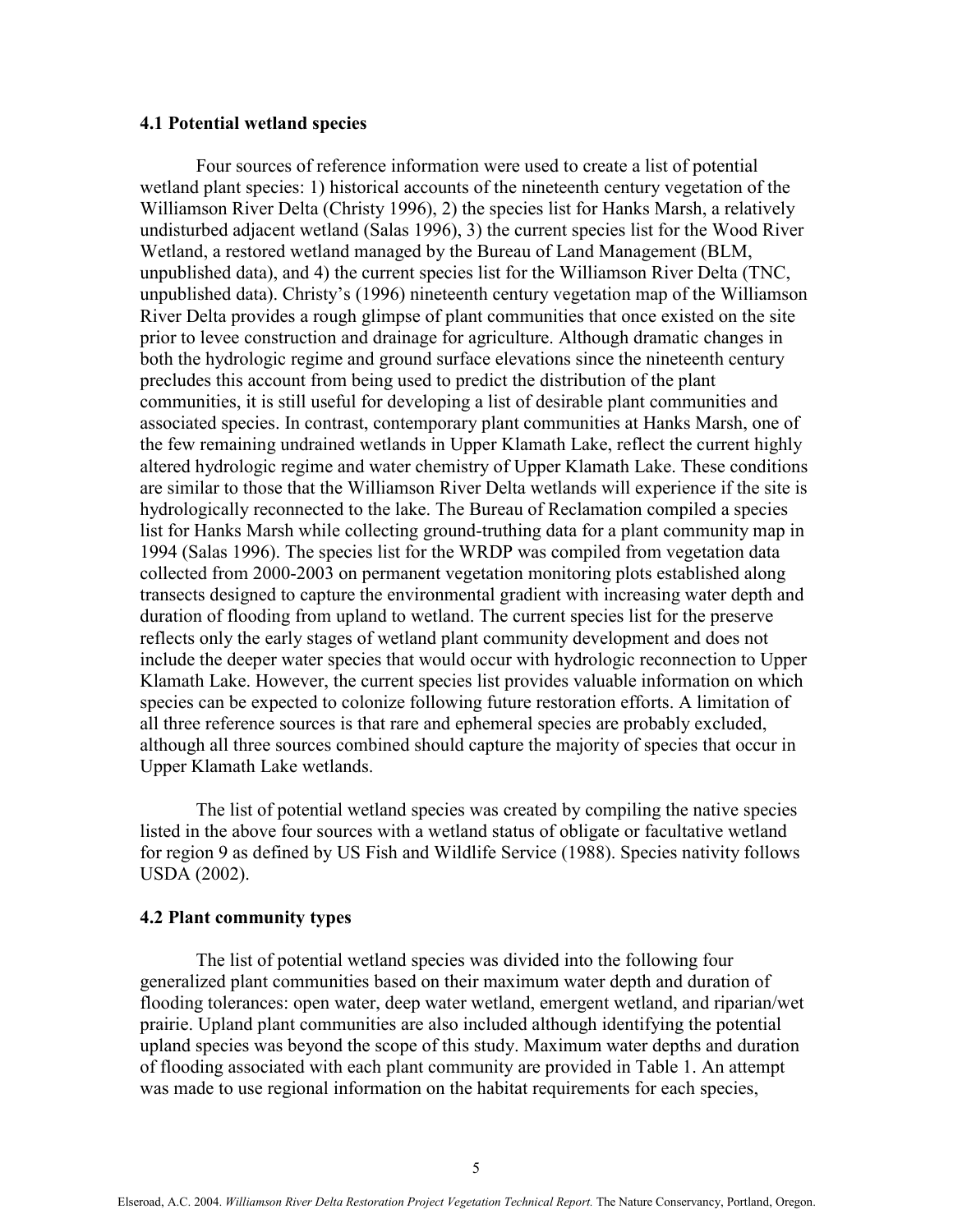however little research has been conducted on Upper Klamath Lake wetland plant communities. For a few species, no information on the hydrologic requirements was found; in these cases species were assigned to plant communities based on their association with other species in that community, according to either species descriptions provided in Guard (1995) or from personal experience.

This approach assumes that water depth and duration of flooding are the only factors that drive species distributions. Other factors may influence the ability of a species to colonize and persist within a given hydrologic zone such as turbidity, soil type, water chemistry, and exposure to wave energy. High turbidity is most likely to limit the establishment of submerged species that occur in the deep and open water zones, because reduced light penetration can limit photosynthesis. Under those conditions, rooted species with floating leaves are more likely to dominate than submerged species (Hammer 1997). Information describing the influence of soil type and water chemistry on Upper Klamath Lake wetland plant distributions is not available. However, because many wetland species are tolerant of a broad range of soil types (Allen et al. 1989, Hammer 1997), soil type is not likely to be a major factor driving species distributions. In terms of water chemistry, it is reasonable to assume that most of the potential species are tolerant of the current conditions because the majority of the species are currently present at the preserve or at Hanks Marsh. Exposure to wave energy from Upper Klamath Lake could limit the establishment or influence the composition of emergent vegetation (Dunsmoor et al. 2000). Some species, such as giant bur-reed (Sparganium eurycarpum), may not establish unless protected from high wave energy. However, this effect is likely to occur only near levee breaches since the remaining sections of levee would protect the interior of the wetland from wave energy.

#### 4.3 Distribution of plant community types

 The expected hydrologic regime associated with each restoration option was used to predict the distribution of plant community types. Options considered were the current management condition and hydrologic reconnection of the Williamson River Delta Preserve to Upper Klamath Lake and the Williamson River by the breaching of levees.

#### Current management condition

The hydrologic regime associated with the current management condition was determined using ground surface elevations for the preserve and staff gauge data collected on the preserve in 2002. One foot resolution ground surface elevations were obtained from a digital elevation model (DEM) created for the preserve. Staff gauges installed in 1998 across the Tulana portion of the preserve monitor changes in water surface elevations. Data were collected every two weeks to every month from April to November in 2002.

Monthly water depths were calculated by subtracting ground surface elevations from water surface elevations. Calculations were made separately for each of six water management units (Fields 2-5, Fields 6-7, Fields E1 and Strip Field, North Pump and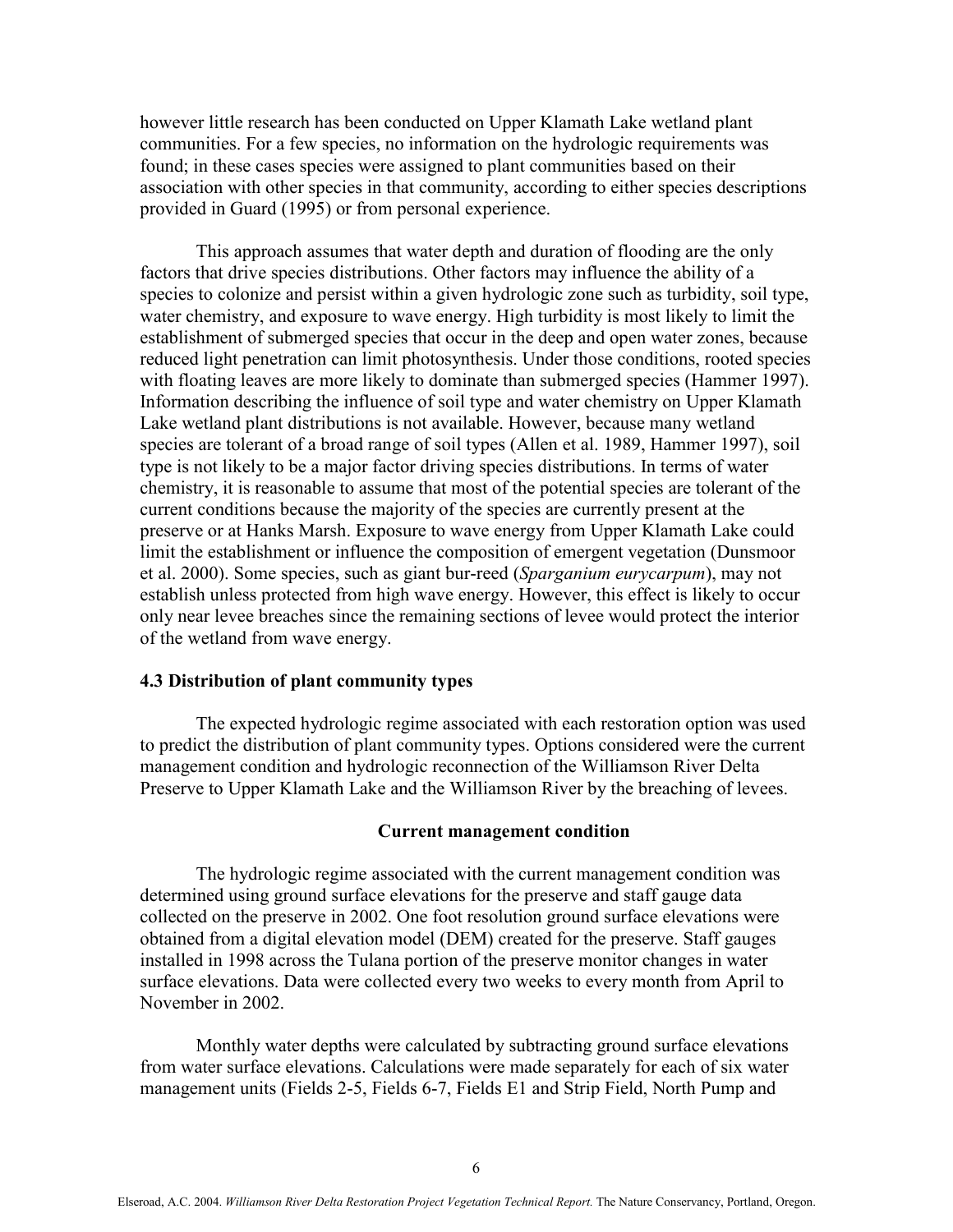Seachlight Fields, Riverbend, Campfields, and South Pasture), because water has been managed differently in each of these former agricultural fields. Field locations are shown in Figure 1. Potential plant community types were assigned to a range of ground surface elevations based on maximum water depth and timing of drawdown, as provided in Table 1. Duration of flooding could not be calculated because staff gauge data was not collected for the entire year. Instead, the flooding regime during the growing season was assessed when assigning potential plant community types. Ground surface elevations associated with each plant community type are shown in Table 2.

Arcview GIS 3.3 was used to create potential vegetation maps and to calculate acreage of each plant community type.

# Hydrologic reconnection scenarios

The hydrologic regimes associated with the hydrologic reconnection scenarios were determined using ground surface elevations for the preserve and the expected monthly water elevations in Upper Klamath Lake as stated in the U.S. Fish and Wildlife Service's Biological Opinion on the 10-year Operation Plan for the Klamath Project (U.S Fish and Wildlife Service 2002). In this plan, water management can vary year to year based on the expected hydrologic conditions and corresponding "water year type". The four water year types identified by the Bureau of Reclamation include Above Average, Below Average, Dry, and Critically Dry. No average water year type was identified, therefore each of the four different water year types were used for this analysis. Lake elevations associated with each water year type are shown in Table 3. One foot resolution ground surface elevations were obtained from a digital elevation model (DEM) created for the preserve.

Monthly water depths for each water year type were calculated by subtracting ground surface elevations from expected water elevations. Potential plant community types were assigned to a range of ground surface elevations based on maximum water depth, duration of flooding, and timing of drawdown as provided in Table 1. Ground surface elevations associated with each plant community type are shown in Table 2.

Arcview GIS 3.3 was used to create potential vegetation maps and to calculate acreage of each plant community type.

#### 5. Results and Discussion

#### 5.1 Potential wetland species and community types

A list of 57 potential wetland plant species for the Williamson River Delta Preserve was compiled from the three reference sources (Table 4). Not included in this list are the introduced species that are currently present at the preserve and are likely to continue to be a component of the plant communities regardless of restoration actions.

Table 5 lists the potential species and their water depth and duration of flooding requirements within each plant community type. Several species that have broad water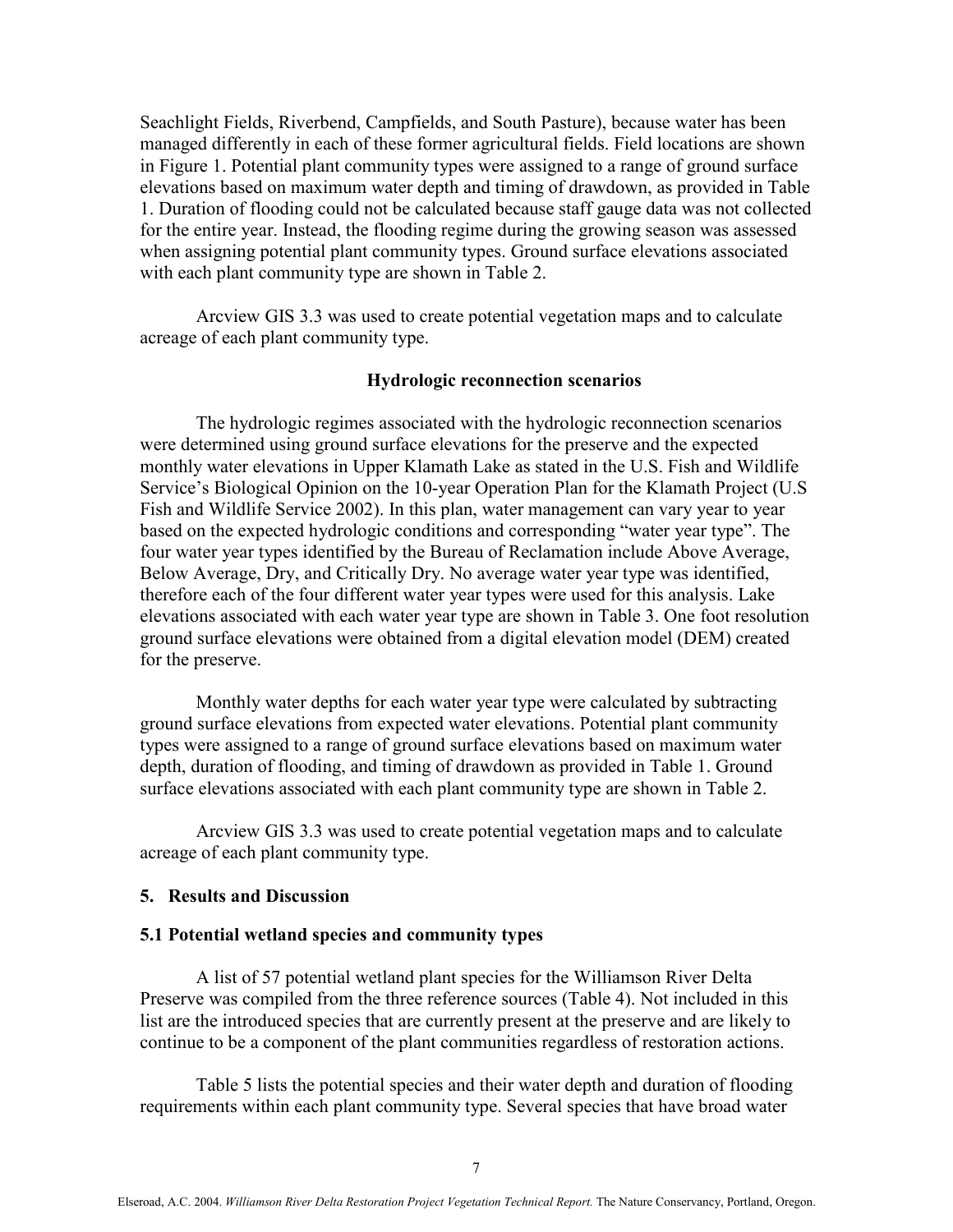depth tolerances are listed in more than one plant community type. Species listed within each plant community type will not necessarily occur together within any given area with the appropriate hydrologic regime. Although many species are listed for each potential plant community type, it is more likely that plant communities will be dominated by a few species (eg. Scirpus acutus and Eleocharis palustris in emergent plant communities), as is currently the case in many areas on the preserve. In restored wetlands, rapid colonization by a few species is common following the restoration of the hydrologic regime, while less common or dispersal-limited species are slower or unlikely to colonize (Zedler 2000, Galatowitsch and van der Valk 1996). The restoration of species diversity in previously disturbed wetlands is often constrained by elevated nutrient supplies, depleted seed banks, limited dispersal mechanisms, and low site microtopographic heterogeneity (Zedler 2000).

Riparian/wet prairie plant communities are likely to be dominated by annual native and introduced species, at least in the short-term. Perennial species in wet prairie plant communities are often slow to establish in restored wetlands (Zedler 2000). Low annual seed production by the sedges (*Carex sp.*) that dominate wet prairie communities limit the availability of seeds for dispersal (Galatowitsch and van der Valk 1996). In deep water plant communities, establishment of rooted emergent species (eg. Scirpus acutus) may be slow because drawdowns needed for seed germination will not occur. Establishment of rooted emergent species will depend on vegetative spread from existing plants. In all potential plant community types, species with limited dispersal mechanisms (eg. Nuphar lutea ssp. polysepala in emergent and deep water plant communities) or without local seed sources are likely to occur only as a result of active revegetation efforts.

# 5.2 Distribution of plant community types

# Current management condition

The distribution of plant community types for the current management condition is shown in Figure 2. Acreages of each plant community type are summarized in Table 6. Under this option, less than 1% of the preserve would be composed of open water, with 2% deep water wetland, 42% emergent wetland, 14% riparian/wet prairie, and 42% upland. These percentages exclude the portions of the preserve that are currently managed for agricultural production.

#### Hydrologic reconnection scenarios

The distributions of plant community types for the hydrologic reconnection scenarios in an Above Average year, a Below Average year, a Dry year and a Critically Dry year are shown in Figures 3, 4, 5, and 6, respectively. Acreages of each plant community type are summarized in Table 7. In all four water year types, approximately 5-18% of the preserve would be composed of open water, with 18-30% deep water wetland, 33-34% emergent wetland, 6-15% riparian/wet prairie, and 15-21% upland. The percentages of each plant community type are unlikely to shift with year-to-year changes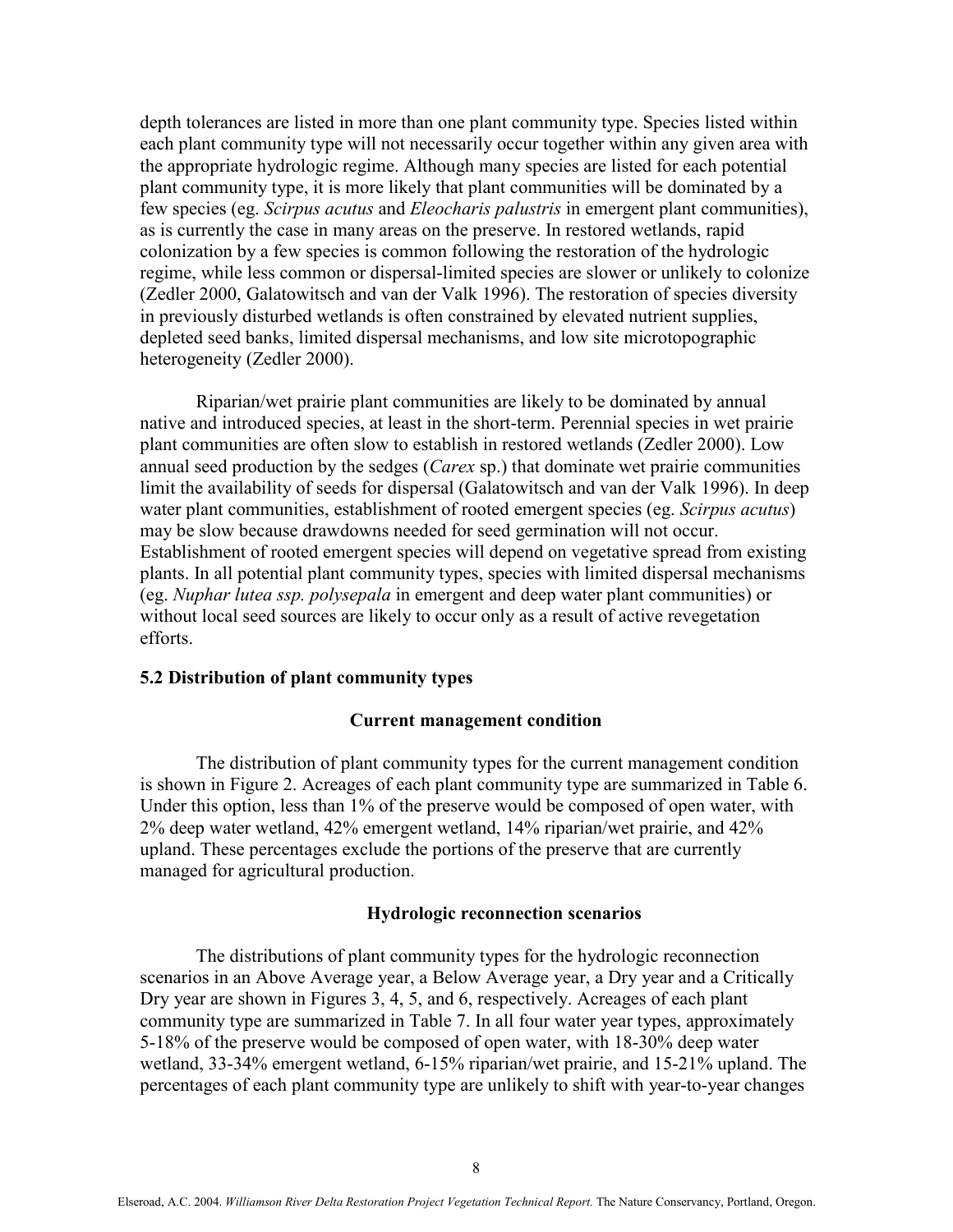in lake level management, instead the response of the vegetation will likely be an integration of each lake level management regime.

Under the hydrologic reconnection scenarios, there are approximately 3,000 additional acres of wetland and upland plant community types compared to the current management condition. This is primarily due to the large proportion of the preserve currently in agriculture and thus not considered under the current management condition. When comparing just the Tulana portion of the preserve, the main difference between the two restoration options is that under the hydrologic reconnection scenarios large areas are composed of the deep water and open water plant community types. This is largely a result of soil subsidence at the west end of Tulana that has caused ground surface elevations to drop below historic levels. Reconnection with Upper Klamath Lake and the Williamson River will cause a transition from the current emergent wetland plant communities to these deeper water plant community types.

# 6. Conclusions

Although the Williamson River Delta Preserve has been substantially altered by a century of drainage and agriculture, there is significant potential to reestablish thriving wetland plant communities at the site. This can be achieved through volunteer recruitment, but species diversity is likely to be enhanced if some species with limited dispersal mechanisms are actively planted.

# 7. References

- Allen, H.H., G.J. Pierce, and R. Van Wormer. 1989. Considerations and techniques for vegetation establishment in constructed wetlands. In Hammer, D.A. editor, Constructed wetlands for wastewater treatment: municipal, industrial, and agricultural. Pages 405-415. Lewis Publishers, Chelsea, Michigan.
- Bureau of Land Management. 2002. Wood River Wetland 2002 monitoring vegetation. Unpublished report. Klamath Falls Resource Area Office, Klamath Falls, Oregon.
- Christy, J. 1996. Nineteenth-century vegetation of Williamson River Delta, Klamath County, Oregon. Unpublished report. Oregon Natural Heritage Program, Portland, Oregon.
- Davis, L. 1995. A handbook of constructed wetlands: a guide to creating wetlands for agricultural wastewater, domestic wastewater, coal mine drainage, stormwater in the Mid-Atlantic region, Volume 1: general considerations. USDA-NRCS, U.S. EPA--Region III, and PA. Dept. of Environmental Resources.
- Dunsmoor, L., L. Basdekas, B. Wood, and B. Peck. 2000. *Quality, composition, and distribution of* emergent vegetation along the lower river and upper Klamath Lake shorelines of the Williamson River Delta, Oregon. Unpublished draft report.
- Galatowitsch, S. M., and A. G. Van der Valk. 1996. The vegetation of restored and natural prairie wetlands. Ecological Applications 6: 102-112.

Gearheart, R.A., B. Finney, J.K. Anderson, and W.A. Smith. 1996. Lower Williamson River site concept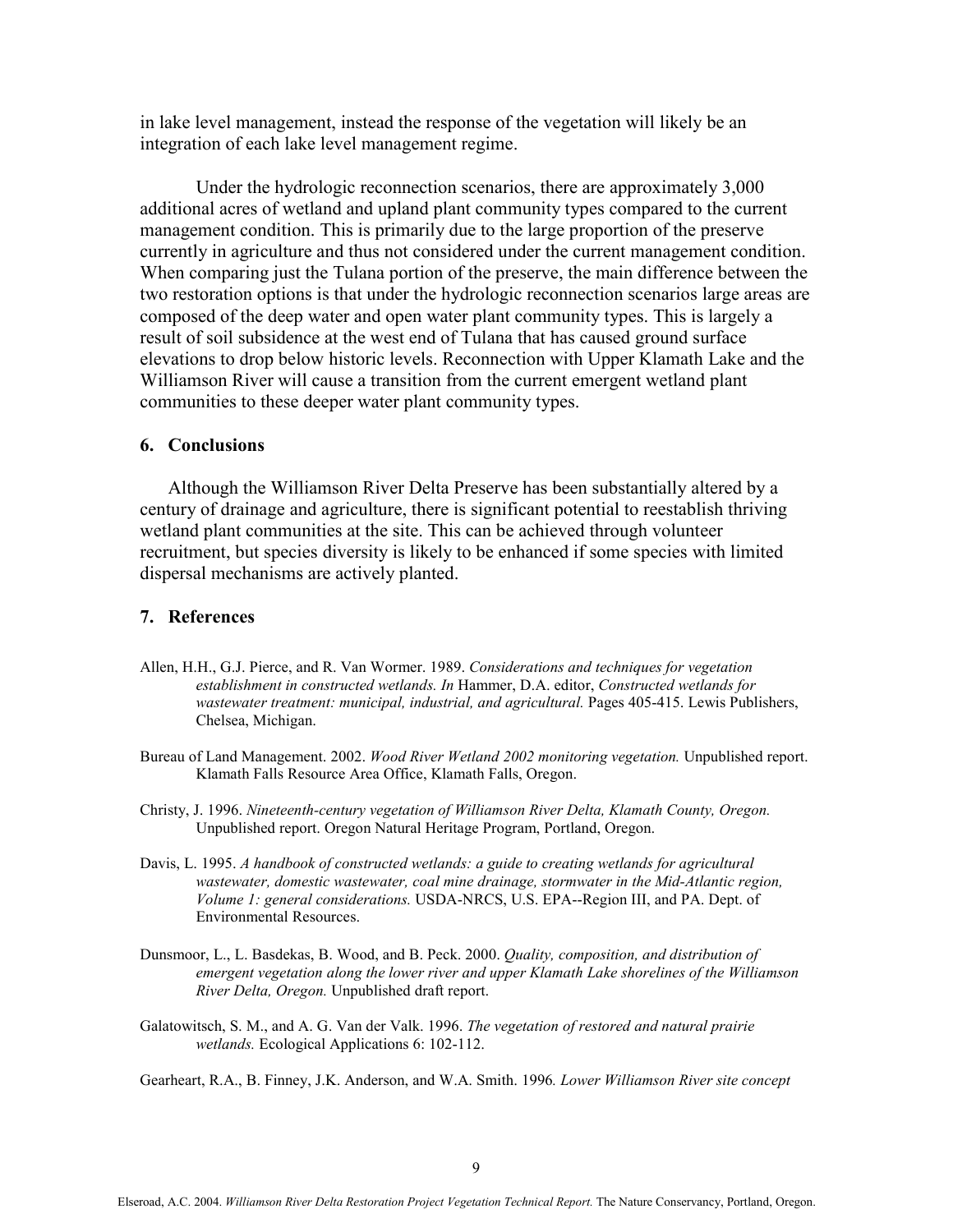restoration plan. Unpublished draft report. Humboldt Sate University, Environmental Resources Engineering Department, Arcata, California.

- Guard, B.J. 1995. Wetland plants of Oregon and Washington. Lone Pine Publishing, Redmond, Washington.
- Hammer, D.A. 1997. Creating freshwater wetlands. CRC Press, Boca Raton, Florida.
- Hamel, K. and J. Parsons. 2001. An aquatic plant identification manual for Washington's freshwater plants. Washington State Department of Ecology, Olympia, Washington.
- Kadlec, R.H. and R.L. Knight. 1996. Treatment wetlands. CRC Press, Boca Raton, Florida.
- MacLaren C. and S. Geiger. 2001. Running Y Ranch Resort Caledonia Marsh wetland restoration test unit third-year growing season monitoring report (fourth monitoring report). Unpublished report. Shapiro and Associates, Inc. Portland, Oregon.
- Motavins, K. and S. Apfelbaum. 1987. Element stewardship abstract for Typha spp. The Nature Conservancy. [Online], Available: http://tncweeds.ucdavis.edu/esadocs/typh\_spp.html.
- Perala, C. and E. McClure. 1999. Aquatic vegetation reference site field investigation technical memorandum. Unpublished report. Philip Williams and Associates, Portland, Oregon.
- Salas, D.E. 1996. Hanks Marsh wetland and water quality mapping. Bureau of Reclamation, Technical Service Center, Denver, Colorado. Technical memorandum No:8260-96-01.
- Stephenson M. 1980. The use and potential of aquatic species for wastewater treatment. Publication No.65, Appendix A: The environmental requirements of aquatic plants. California State Water Resources Control Board. Sacramento, California.
- Thunhorst, G.A. 1993. Wetland planting guide for the northeast United States. Environmental Concern Inc., St. Michaels, Maryland.
- U.S. Army Corps of Engineers. Ranunculus aquatilis. In Aquatic Plant Information System, [Online]. Available: http://www.wes.army.mil/el/pmis/plants/html/ranuncul.html. U.S. Army Engineer Research and Development Center, Environmental Laboratory. Vicksburg, Mississippi.
- U.S. Fish and Wildlife Service. 2002. Biological opinion on Klamath Project Operations from June 1, 2002 through March 31, 2012. Unpublished report.
- US Fish and Wildlife Service. 1988. National list of vascular plant species that occur in wetlands. US Fish & Wildlife Service Biological Report 88 (24).
- USDA, NRCS. 2002. The PLANTS Database, Version 3.5 [Online], Available: (http://plants.usda.gov). National Plant Data Center, Baton Rouge, Louisiana.
- Walsh, R.A.1995. Deschampsia caespitosa. In Fire Effects Information System, [Online]. Available: http://www.fs.fed.us/database/feis/. U.S. Department of Agriculture, Forest Service, Rocky Mountain Research Station, Fire Sciences Laboratory.
- Werth, L. and B. Peck. 2001. Upper Klamath and Agency Lakes Marsh Land Mapping. Unpublished report. US Bureau of Reclamation.
- Zedler, J. B. 2000. Progress in Wetland Restoration Ecology. Trends in Ecology and Evolution 15: 402-407.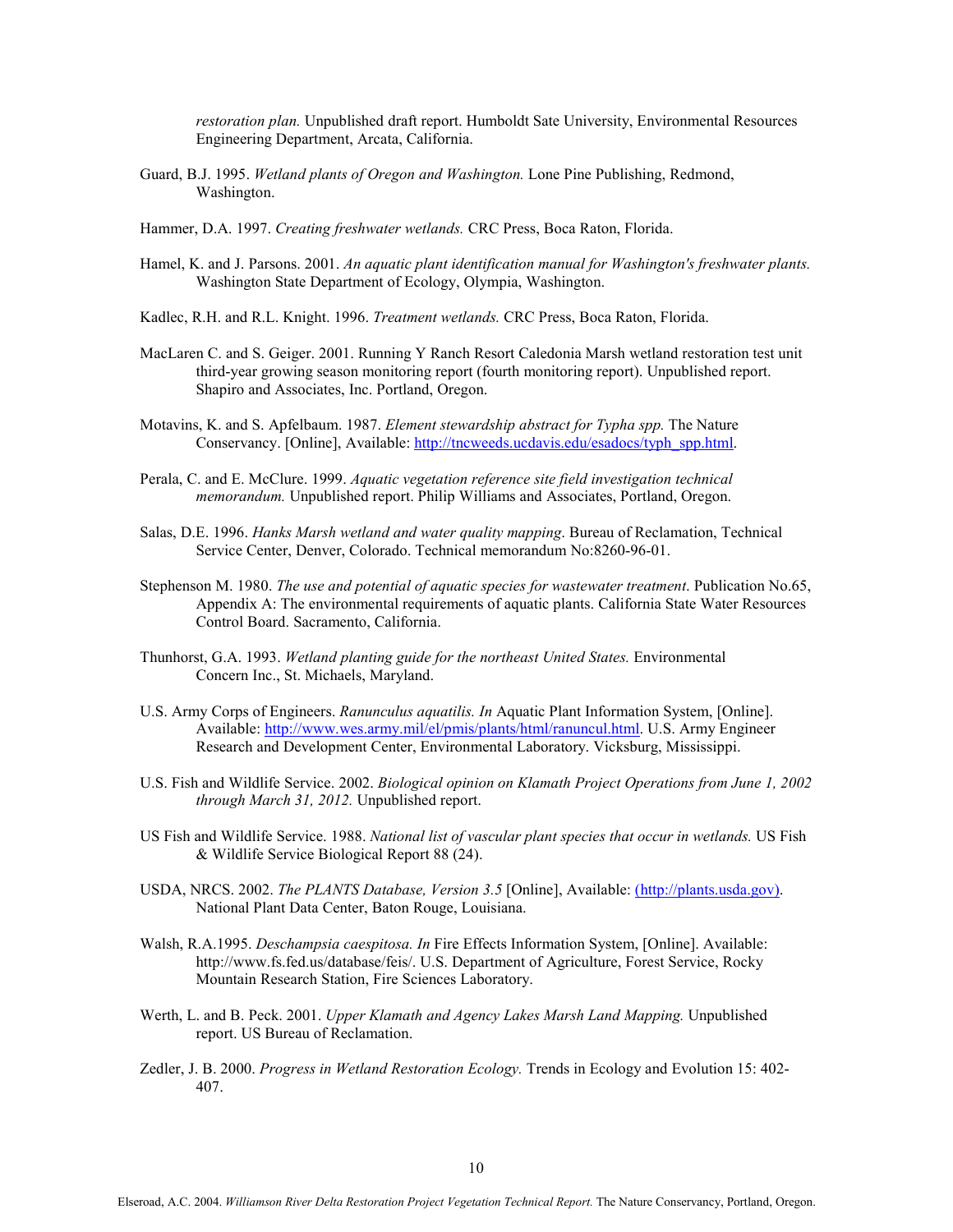Table 1. Maximum water depths and duration of flooding associated with each potential plant community. Duration of flooding refers to the percentage of the year that flooding occurs. Drawdown month refers to the month when standing surface water is no longer present.

| Potential plant<br>community | depth (ft)     | Max water Duration of<br>flooding $(\% )$ | Drawdown<br>month        |
|------------------------------|----------------|-------------------------------------------|--------------------------|
| open water                   | 13             | 100                                       | no drawdown <sup>+</sup> |
| deep water wetland           | 9              | 100                                       | no drawdown              |
| emergent wetland             | 5              | 50-100                                    | July-none*               |
| riparian/wet prairie         | $\overline{2}$ | 33                                        | June-July                |
| upland                       | 05             | $0-17$                                    | dry-June                 |

\*drawdown occurs later than July or not at all

+ although drawdown does not occur, water depths decrease during the growing season

Table 2. Ground surface elevations associated with each potential plant community for the current management condition and the hydrologic reconnection scenarios.

|                                          | <b>Plant community type</b> |                       |                     |                         |         |  |
|------------------------------------------|-----------------------------|-----------------------|---------------------|-------------------------|---------|--|
|                                          | open water                  | deep water<br>wetland | emergent<br>wetland | riparian/wet<br>prairie | upland  |  |
| <b>Current management condition</b>      |                             |                       |                     |                         |         |  |
| Fields 2-5                               |                             | 4130                  | 4131-4133           | 4134                    | $4135+$ |  |
| Fields 6-7                               | 4122-4128                   | 4129-4131             | 4132-4133           | 4134                    | $4135+$ |  |
| Campfields                               | 4131-4136                   | 4137-4138             | 4139-4141           | 4142                    | $4143+$ |  |
| Riverbend                                | 4133-4134                   | 4135-4137             | 4138-4141           | 4142                    | $4143+$ |  |
| E1 and Strip Fields                      | 4131                        | 4132-4137             | 4138-4140           | 4141                    | $4142+$ |  |
| North Pump and Seachlight Fields         | 4128-4131                   | 4132-4136             | 4137-4139           | 4140                    | $4141+$ |  |
| <b>South Pasture</b>                     | 4132                        |                       | 4138-4140           | 4141                    | $4142+$ |  |
| <b>Hydrologic reconnection scenarios</b> |                             |                       |                     |                         |         |  |
| Above average year                       | 4130-4133                   | 4134-4138             | 4139-4141           | 4142                    | $4143+$ |  |
| Below average year                       | 4130-4133                   | 4134-4137             | 4138-4140           | 4141-4142               | $4143+$ |  |
| Dry year                                 | 4130-4132                   | 4133-4137             | 4138-4140           | 4141                    | $4142+$ |  |
| Critically dry year                      | 4130-4132                   | 4133-4136             | 4137-4140           | 4141                    | $4142+$ |  |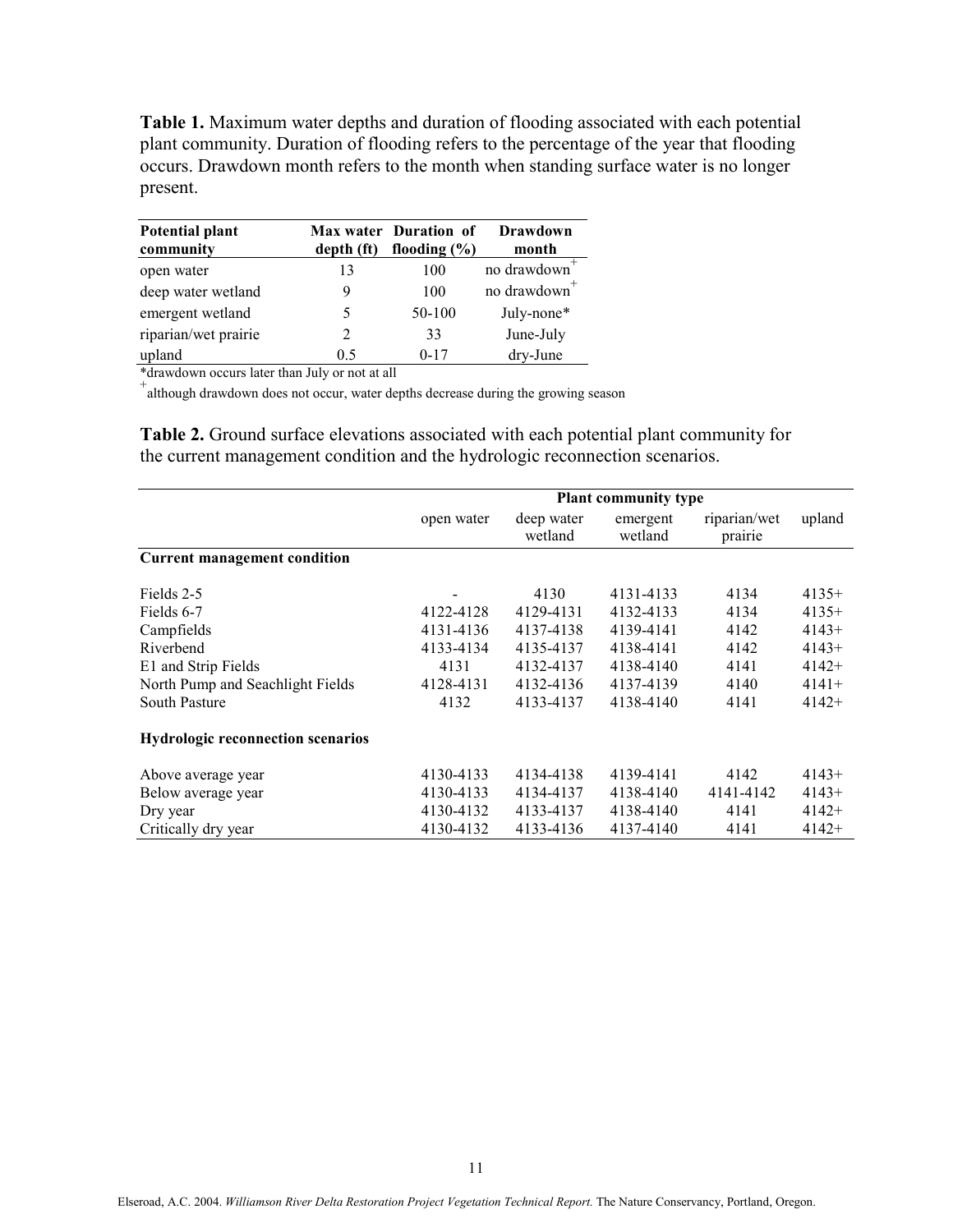Table 3. Upper Klamath Lake end-of-month, minimum elevations for the Above Average, Below Average, Dry, and Critically Dry year types as stated in the U.S. Fish and Wildlife Service's Biological Opinion on the 10-year operation plan for the Klamath Project (U.S. Fish and Wildlife Service 2002).

|           | Water year type      |                      |        |                       |  |  |
|-----------|----------------------|----------------------|--------|-----------------------|--|--|
|           | <b>Above Average</b> | <b>Below Average</b> | Dry    | <b>Critically Dry</b> |  |  |
| October   | 4139.7               | 4138.8               | 4138.2 | 4137.3                |  |  |
| November  | 4140.3               | 4139.0               | 4139.0 | 4138.1                |  |  |
| December  | 4141.0               | 4138.8               | 4139.7 | 4138.9                |  |  |
| January   | 4141.5               | 4139.5               | 4140.3 | 4140.1                |  |  |
| February  | 4141.9               | 4141.7               | 4140.4 | 4141.1                |  |  |
| March     | 4142.5               | 4142.7               | 4141.7 | 4142.0                |  |  |
| April     | 4142.9               | 4142.8               | 4142.2 | 4141.9                |  |  |
| May       | 4143.1               | 4142.7               | 4142.4 | 4141.4                |  |  |
| June      | 4142.6               | 4142.1               | 4141.5 | 4140.1                |  |  |
| July      | 4141.5               | 4140.7               | 4140.3 | 4138.9                |  |  |
| August    | 4140.5               | 4139.6               | 4139.0 | 4137.6                |  |  |
| September | 4139.8               | 4138.9               | 4138.2 | 4137.1                |  |  |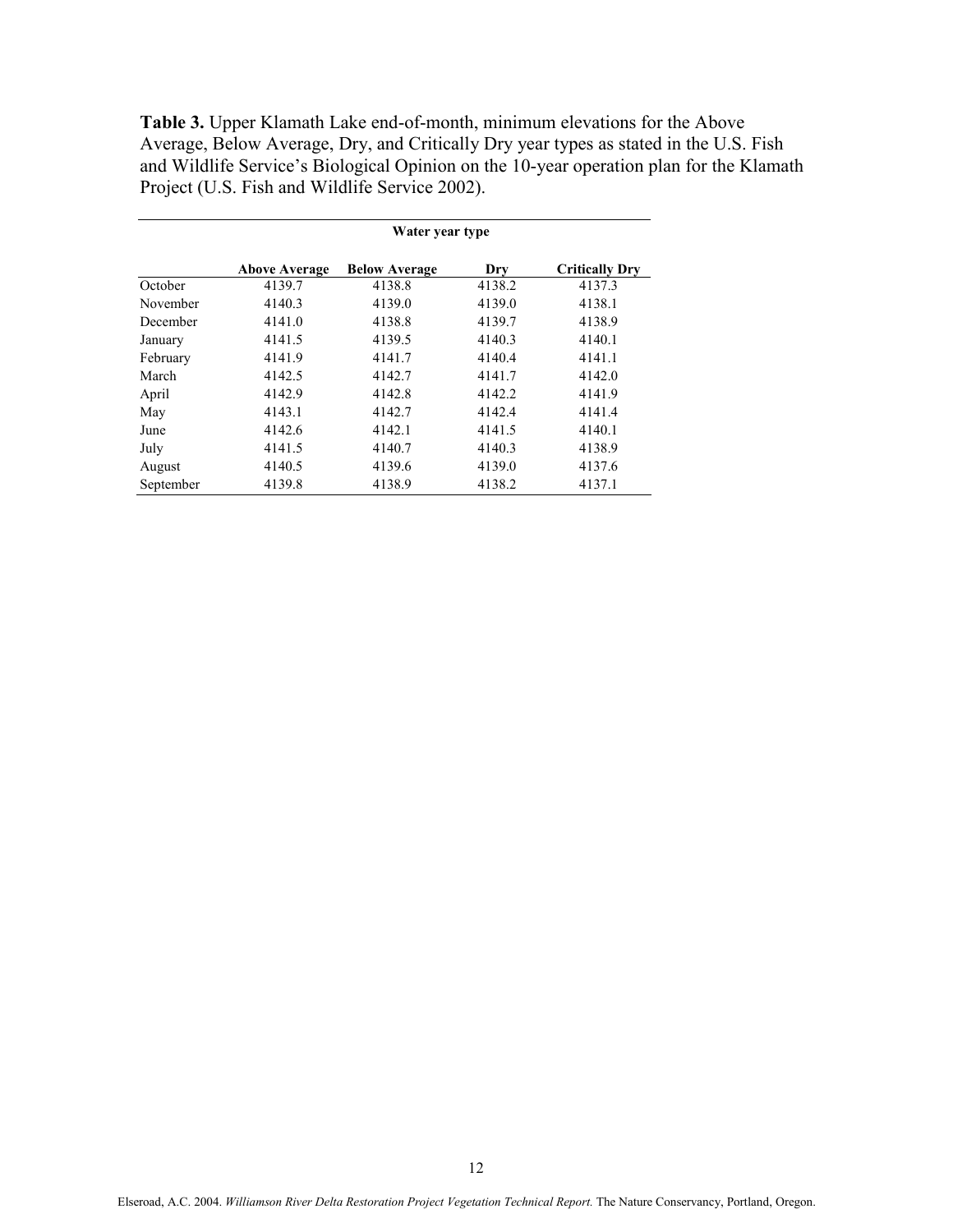| Scientific name              | Common name             | Family           | <b>Wetland Status</b> | Reference source                                |
|------------------------------|-------------------------|------------------|-----------------------|-------------------------------------------------|
| Agrostis exarata             | spike bentgrass         | Poaceae          | <b>FACW</b>           | WRDP species list                               |
| Alisma plantago-aquatica     | American water-plantain | Alistmataceae    | OBL                   | WRDP species list                               |
| Alopecurus aequalis          | shortawn foxtail        | Poaceae          | OBL                   | WRDP species list                               |
| Atriplex patula              | spear saltbush          | Chenopodiaceae   | <b>FACW</b>           | WRDP species list                               |
| Azolla mexicana              | mexican water fern      | Salviniaceae     | OBL                   | Salas (1996)                                    |
| Bidens cermua                | nodding beggarticks     | Asteraceae       | FACW+                 | WRDP species list                               |
| Bidens frondosa              | devil beggarticks       | Asteraceae       | FACW+                 | WRDP species list                               |
| Carex angustata              | widefruit sedge         | Cyperaceae       | FACW+                 | WRDP species list                               |
| Carex athrostachya           | slenderbeak sedge       | Cyperaceae       | <b>FACW</b>           | WRDP species list                               |
| Carex feta                   | green-sheathed sedge    | Cyperaceae       | <b>FACW</b>           | WRDP species list                               |
| Carex nebrascensis           | Nebraska sedge          | Cyperaceae       | OBL                   | <b>Christy</b> (1996)                           |
| Ceratophyllum demersum       | coontail                | Ceratophyllaceae | OBL                   | Salas (1996), WRDP species list                 |
| Deschampsia caespitosa       | tufted hairgrass        | Poaceae          | <b>FACW</b>           | <b>Christy</b> (1996)                           |
| Distichlis stricta           | inland saltgrass        | Poaceae          | <b>FACW</b>           | WRDP species list                               |
| Eleocharis acicularis        | needle spike-rush       | Cyperaceae       | OBL                   | WRDP species list                               |
| Eleocharis ovata             | ovate spike-rush        | Cyperaceae       | OBL                   | WRDP species list                               |
| Eleocharis palustris         | creeping spike-rush     | Cyperaceae       | OBL                   | WRDP species list                               |
| Elodea canadensis            | Canadian waterweed      | Hydrocharitaceae | OBL                   | Salas (1996), WRDP species list                 |
| Euthamia occidentalis        | western goldtop         | Asteraceae       | <b>FACW</b>           | WRDP species list                               |
| Glyceria sp.                 | mannagrass              | Poaceae          | OBL                   | <b>Christy</b> (1996)                           |
| Gratiola neglecta            | clammy hedgehyssop      | Scrophulariaceae | OBL                   | WRDP species list                               |
| Helenium autumnale           | common sneezeweed       | Asteraceae       | <b>FACW</b>           | WRDP species list                               |
| Hippuris vulgaris            | common mare's tail      | Hippuridaceae    | OBL                   | WRDP species list                               |
| Hordeum brachyantherum       | meadow barley           | Poaceae          | FACW-                 | <b>Christy</b> (1996)                           |
| Juncus balticus              | Baltic rush             | Juncaceae        | OBL                   | WRDP species list                               |
| Juncus bufonius              | toad rush               | Juncaceae        | FACW+                 | WRDP species list                               |
| Lemna minor                  | common duckweed         | Lemnaceae        | OBL                   | Christy (1996), Salas (1996), WRDP species list |
| Limosella aquatica           | water mudwort           | Scrophulariaceae | OBL                   | WRDP species list                               |
| Ludwigia palustris           | marsh seedbox           | Onagraceae       | OBL                   | WRDP species list                               |
| Lycopus asper                | rough bugleweed         | Lamiaceae        | OBL                   | WRDP species list                               |
| Mimulus guttatus             | seep monkeyflower       | Scrophulariaceae | OBL                   | WRDP species list                               |
| Myriophyllum sibiricum       | shortspike watermilfoil | Haloragaceae     | $\rm OBL$             | WRDP species list                               |
| Nuphar lutea ssp. polysepala | yellow pond lily, wocus | Nymphaeaceae     | OBL                   | Christy (1996), Salas (1996)                    |
| Phragmites australis         | common reedgrass        | Poaceae          | FACW+                 | Christy (1996), WRDP species list               |
| Polygonum amphibium          | water smartweed         | Polygonaceae     | OBL                   | Salas (1996)                                    |
| Polygonum hydropiperoides    | swamp smartweed         | Polygonaceae     | OBL                   | WRDP species list                               |
| Potamogeton epihydrus        | ribbonleaf pondweed     | Potamogetonaceae | OBL                   | WRDP species list                               |
| Potamogeton natans           | floating-leaf pondweed  | Potamogetonaceae | OBL                   | WRDP species list                               |
| Potamogeton pectinatus       | leafy pondweed          | Potamogetonaceae | $\rm OBL$             | WRDP species list                               |
| Potamogeton pusillus         | small pondweed          | Potamogetonaceae | OBL                   | Salas (1996)                                    |
| Potentilla anserina          | silverweed cinquefoil   | Rosaceae         | OBL                   | WRDP species list                               |
| Ranunculus aquatilis         | water crowfoot          | Ranunculaceae    | OBL                   | Salas (1996)                                    |
| Ranunculus sceleratus        | cursed buttercup        | Ranunculaceae    | OBL                   | WRDP species list                               |
| Rumex maritimus              | golden dock             | Polygonaceae     | FACW+                 | WRDP species list                               |
| Sagittaria cuneata           | arumleaf arrowhead      | Alistmataceae    | OBL                   | WRDP species list                               |
| Salix geyeriana              | Geyer's willow          | Salicaceae       | FACW+                 | WRDP species list                               |
| Salix lucida ssp. lasiandra  | Pacific willow          | Salicaceae       | FACW+                 | WRDP species list                               |
| Scirpus acutus               | hardstem bulrush        | Cyperaceae       | OBL                   | Christy (1996), Salas (1996), WRDP species list |
| Scirpus americanus           | American bulrush        | Cyperaceae       | OBL                   | WRDP species list                               |
| Scirpus maritimus            | cosmopolitan bulrush    | Cyperaceae       | OBL                   | WRDP species list                               |
| Sparganium eurycarpum        | giant bur-reed          | Sparganiaceae    | OBL                   | Salas (1996), WRDP species list                 |
| Suaeda occidentalis          | Pursh seepweed          | Chenopodiaceae   | <b>FACW</b>           | WRDP species list                               |
| Typha latifolia              | broadleaf cattail       | Typhaceae        | OBL                   | Christy (1996), WRDP species list               |
| Veronica americana           | american speedwell      | Scrophulariaceae | OBL                   | Salas (1996)                                    |
| Veronica anagallis-aquatica  | water speedwell         | Scrophulariaceae | OBL                   | WRDP species list                               |

# Table 4. Potential wetland species for the Williamson River Delta Preserve.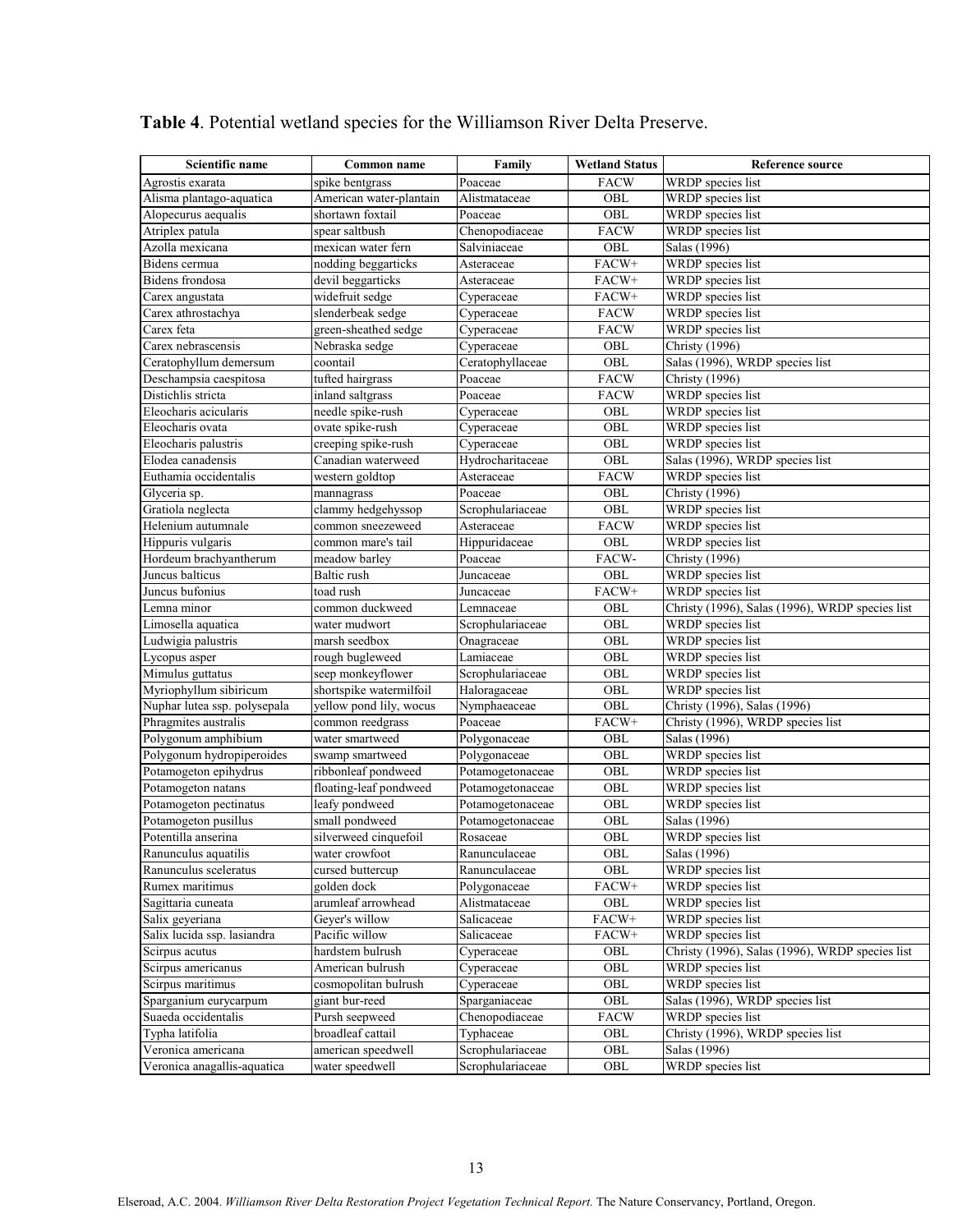Table 5. Potential plant species and hydrologic requirements associated with each plant community type for the Williamson River Delta Preserve. Duration of flooding refers to the percentage of the year that flooding occurs.

| Plant                   | Scientific name              | Common name                  |                                 | Water depth Duration of citation* |                       |  |
|-------------------------|------------------------------|------------------------------|---------------------------------|-----------------------------------|-----------------------|--|
| community               |                              |                              | tolerance (ft.) flooding $(\%)$ |                                   |                       |  |
|                         |                              |                              |                                 |                                   |                       |  |
| Open water              |                              |                              |                                 |                                   |                       |  |
|                         | Azolla mexicana              | Mexican water-fern           | unknown                         | unknown                           | 2                     |  |
|                         | Ceratophyllum demersum       | coontail                     | $1 - 13$                        | 90-100                            | 1                     |  |
|                         | Elodea canadensis            | Canadian waterweed           | $1 - 23$                        | 90-100                            | 1,4,5                 |  |
|                         | Lemna minor                  | duckweed                     | no max.                         | 90-100                            | 1,4                   |  |
|                         | Myriophyllum hippuroides     | western watermilfoil         | $1 - 16$                        | 90-100                            | 4,5,8                 |  |
|                         | Potamogeton epihydrus        | ribbonleaf pondweed          | up to 9                         | unknown                           | $\overline{2}$        |  |
|                         | Potamogeton natans           | floating-leaved pondweed     | unknown                         | 90-100                            | $\overline{4}$        |  |
|                         | Potamogeton pectinatus       | leafy pondweed               | $1 - 24$                        | 90-100                            | 1,5                   |  |
|                         | Potamogeton pusillus         | small pondweed               | unknown                         | 90-100                            | $\overline{4}$        |  |
| Deep water wetland      |                              |                              |                                 |                                   |                       |  |
|                         | Ceratophyllum demersum       | coontail                     | $1 - 13$                        | 90-100                            | 1                     |  |
|                         | Elodea canadensis            | Canadian waterweed           | $1 - 23$                        | 90-100                            | 1,4,5                 |  |
|                         | Hippuris vulgaris            | common mare's-tail           | up to 6                         | unknown                           | $\overline{2}$        |  |
|                         | Lemna minor                  | duckweed                     | no max.                         | 90-100                            | 1,4                   |  |
|                         | Myriophyllum hippuroides     | western watermilfoil         | $1 - 10$                        | 90-100                            | 4,5,8                 |  |
|                         | Nuphar lutea ssp. polysepala | yellow pondlily, wocus       | $2 - 9$                         | 90-100                            | 1,4,8,9               |  |
|                         | Potamogeton epihydrus        | ribbonleaf pondweed          | up to 9                         | unknown                           | $\overline{2}$        |  |
|                         | Potamogeton pectinatus       | leafy pondweed               | $1 - 24$                        | 90-100                            | 1,5                   |  |
|                         | Ranunculus aquatilis         | water buttercup              | up to 6                         | unknown                           | 11                    |  |
|                         | Scirpus acutus               | hardstem bulrush/tule        | $0 - 6$                         | 75-100                            | 1,4,8,9,12            |  |
|                         |                              |                              |                                 |                                   |                       |  |
| <b>Emergent wetland</b> |                              |                              | $0 - 3$                         |                                   |                       |  |
|                         | Eleocharis palustris         | creeping spikerush           |                                 | 50-100                            | 1,4<br>$\overline{2}$ |  |
|                         | Hippuris vulgaris            | common mare's-tail           | up to 6                         | unknown                           |                       |  |
|                         | Limosella aquatica           | water mudwort                | unknown                         | unknown                           |                       |  |
|                         | Ludwigia palustris           | marsh seedbox                | unknown                         | unknown                           |                       |  |
|                         | Nuphar lutea ssp. polysepala | yellow pondlily, wocus       | $2 - 9$                         | 90-100                            | 1,4,8,9               |  |
|                         | Phragmites australis         | common reed                  | $0 - 2$                         | 70-100                            | 1,3,10                |  |
|                         | Polygonum amphibium          | water smartweed              | $0 - 3$                         | 50-100                            | 1,3                   |  |
|                         | Ranunculus sceleratus        | cursed buttercup             | unknown                         | unknown                           |                       |  |
|                         | Sagittaria cuneata           | arumleaf arrowhead           | $0-1.5$                         | 50-100                            | 4,7                   |  |
|                         | Scirpus acutus               | hardstem bulrush/tule        | $0 - 6$                         | 75-100                            | 1,4,8,9,12            |  |
|                         | Scirpus americanus           | American bulrush             | $0 - 2$                         | 75-100                            | 1,4,7                 |  |
|                         | Scirpus maritimus            | alkalai/cosmopolitan bulrush | $0 - 3$                         | 75-100                            | 1,4,7                 |  |
|                         | Sparganium eurycarpum        | giant bur-reed               | $0 - 4$                         | 70-100                            | 1,12                  |  |
|                         | Typha latifolia              | broadleaf cattail            | $0 - 2.5$                       | 70-100                            | 1,4,13                |  |
| Riparian/wet prairie    |                              |                              |                                 |                                   |                       |  |
|                         | Agrostis exarata             | spike bentgrass              | unknown                         | unknown                           |                       |  |
|                         | Alisma plantago-aquatica     | American water-plantain      | $0 - 1$                         | 26-100                            | $\mathbf{1}$          |  |
|                         | Alopecurus aequalis          | shortawn foxtail             | unknown                         | unknown                           |                       |  |
|                         | Atriplex patula              | spear saltbush               | unknown                         | unknown                           |                       |  |
|                         | Bidens cernua                | nodding beggarticks          | unknown                         | unknown                           |                       |  |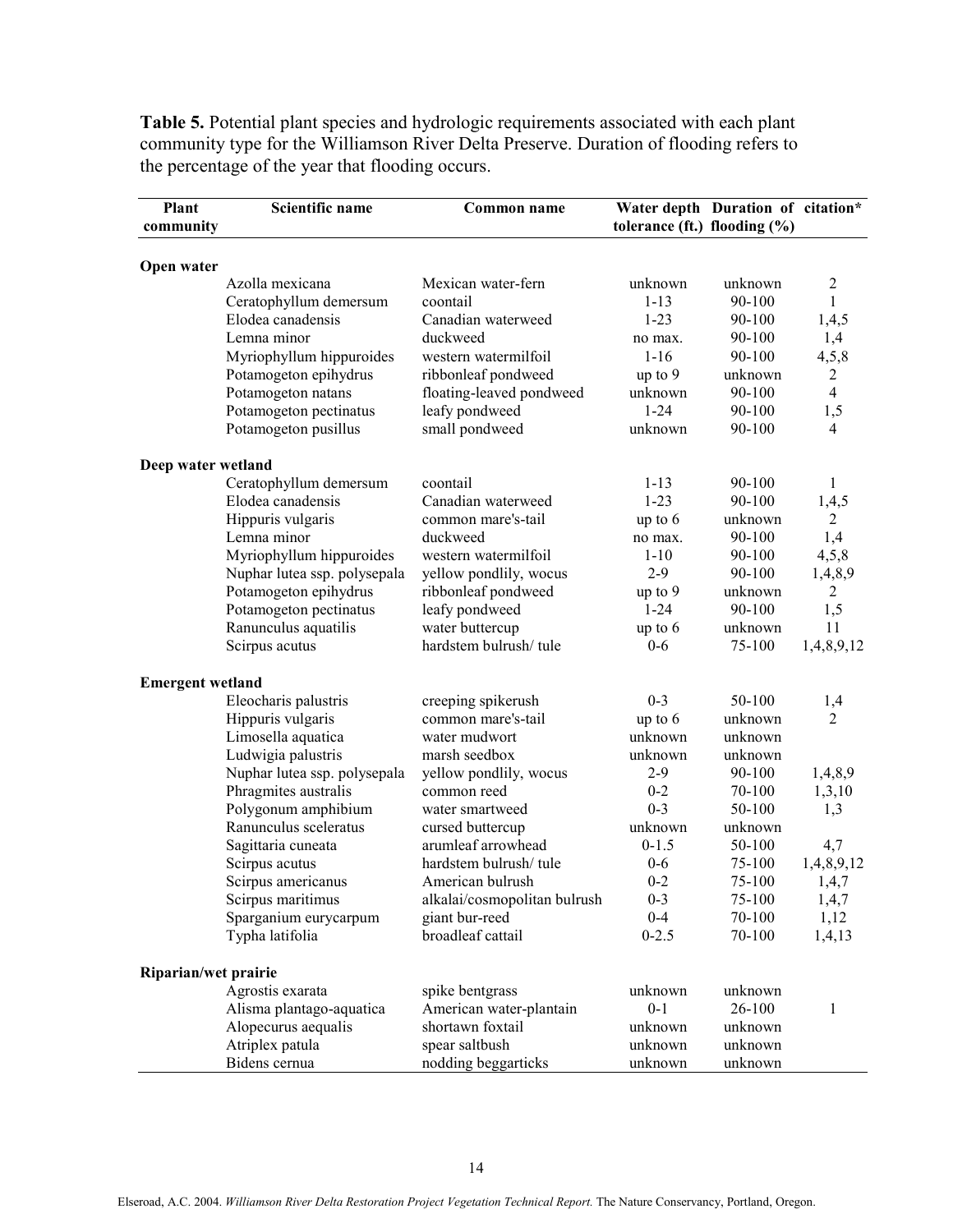| <b>Plant</b><br>community | <b>Scientific name</b>      | tolerance (ft.) flooding $(\% )$ | Water depth Duration of citation* |           |         |
|---------------------------|-----------------------------|----------------------------------|-----------------------------------|-----------|---------|
| Riparian/wet prairie      |                             |                                  |                                   |           |         |
|                           | <b>Bidens</b> frondosa      | devil beggarticks                | unknown                           | unknown   |         |
|                           | Carex angustata             | widefruit sedge                  | $0 - 1$                           | 50-100    | 3,4,5   |
|                           | Carex athrostachya          | slenderbeak sedge                | $0 - 1$                           | 50-100    | 3,4,5   |
|                           | Carex feta                  | green-sheathed sedge             | $0 - 1$                           | 50-100    | 3,4,5   |
|                           | Carex nebrascensis          | Nebraska sedge                   | $0 - 2$                           | 50-100    | 3,4,6   |
|                           | Deschampsia caespitosa      | tufted hairgrass                 | unknown                           | unknown   | 6       |
|                           | Distichlis stricta          | inland saltgrass                 | unknown                           | unknown   |         |
|                           | Eleocharis acicularis       | needle spikerush                 | unknown                           | 50-100    | 2,4     |
|                           | Eleocharis ovata            | ovate spikerush                  | $0 - 0.5$                         | 50-100    | 1,4     |
|                           | Eleocharis palustris        | creeping spikerush               | $0 - 3$                           | 50-100    | 1,4     |
|                           | Euthamia occidentalis       | western goldtop                  | unknown                           | unknown   |         |
|                           | Glyceria sp.                | mannagrass                       | $0-1$                             | $0 - 100$ | 3,4     |
|                           | Gratiola neglecta           | clammy hedgehyssop               | unknown                           | unknown   |         |
|                           | Helenium autumnale          | common sneezeweed                | unknown                           | unknown   |         |
|                           | Hordeum brachyantherum      | meadow barley                    | unknown                           | unknown   |         |
|                           | Juncus balticus             | Baltic rush                      | $0 - 0.5$                         | 50-100    | 7,1     |
|                           | Juncus bufonius             | toad rush                        | unknown                           | unknown   |         |
|                           | Ludwigia palustris          | marsh seedbox                    | unknown                           | unknown   |         |
|                           | Lycopus asper               | rough bugleweed                  | unknown                           | unknown   |         |
|                           | Mimulus guttatus            | seep monkeyflower                | unknown                           | unknown   |         |
|                           | Polygonum hydropiperoides   | swamp smartweed                  | $0 - 1$                           | 50-100    | 1       |
|                           | Potentilla anserina         | silverweed cinquefoil            | unknown                           | unknown   |         |
|                           | Ranunculus sceleratus       | cursed buttercup                 | unknown                           | unknown   |         |
|                           | Rumex maritimus             | golden dock                      | unknown                           | unknown   |         |
|                           | Sagittaria cuneata          | arumleaf arrowhead               | $0 - 1.5$                         | 50-100    | 4,7     |
|                           | Salix geyeriana             | Geyer's willow                   | $0-1.5$                           | 50-100    | 8,9,1,4 |
|                           | Salix lucida ssp. lasiandra | Pacific willow                   | $0 - 1.5$                         | 50-100    | 8,9,1,4 |
|                           | Suaeda occidentalis         | Pursh seepweed                   | unknown                           | unknown   |         |
|                           | Veronica americana          | American brooklime               | unknown                           | unknown   |         |
|                           | Veronica anagallis-aquatica | water speedwell                  | unknown                           | unknown   |         |

\* citations are as follows: 1=Thunhorst (1993), 2=Hamel and Parsons (2001), 3=Hammer (1997), 4=Kadlec and Knight (1996), 5=Stephenson et al. (1980), 6=Walsh (1995), 7=USDA (2002), 8=Perala and McClure (1999), 9=Gearheart et al. (1996), 10=Davis (1995), 11=U.S. Army Corps of Engineers, 12=Dunsmoor et al. (2000), 13=Motavins and Apfelbaum (1987)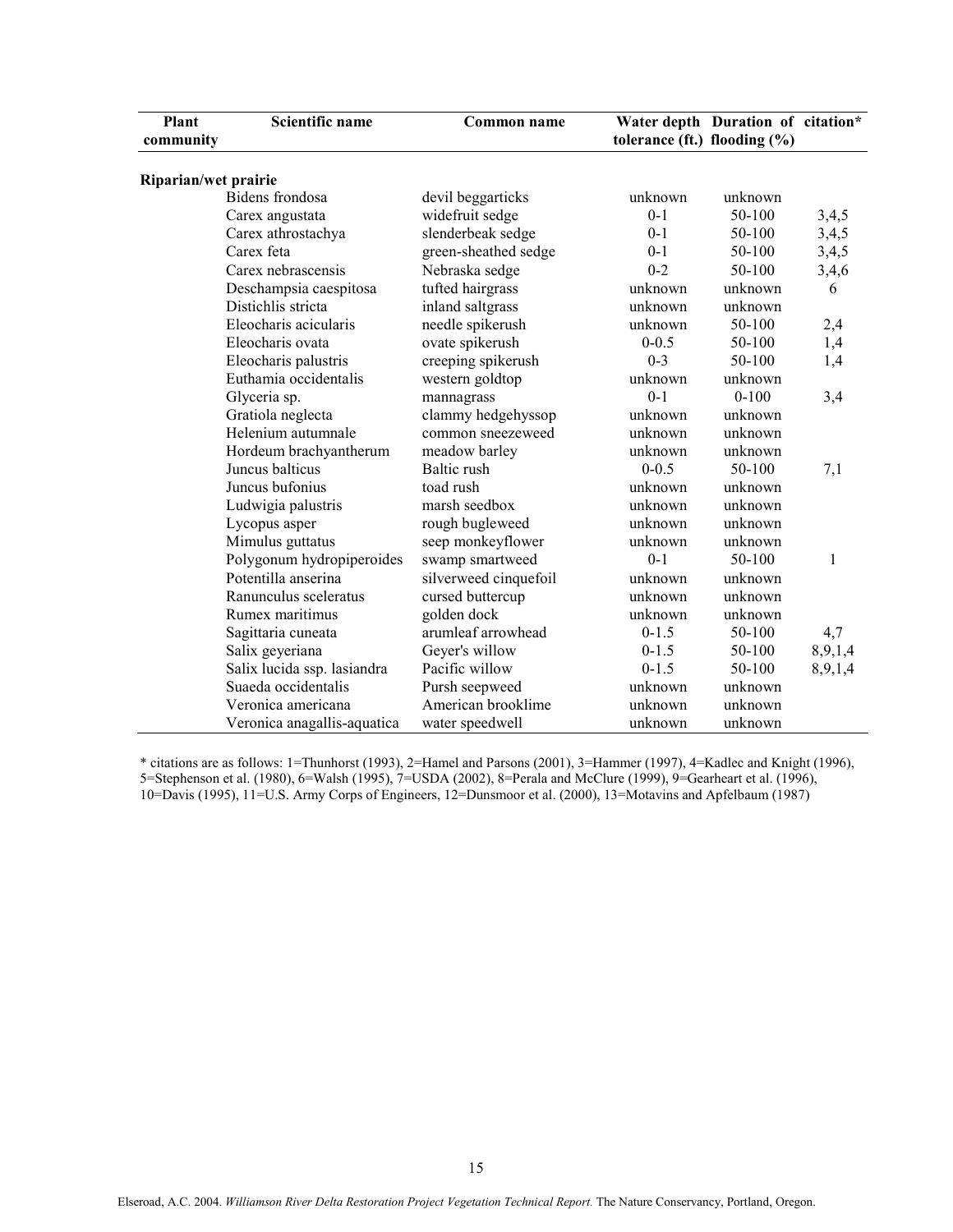Table 6. Acreage of each potential plant community type at the Williamson River Delta Preserve for the current management condition. Total acres and percent of total acreage does not include the portion of the preserve remaining in agriculture.

|                                  |       |        | % of total     |
|----------------------------------|-------|--------|----------------|
| <b>Potential plant community</b> |       | Acres  | acreage        |
| open water                       |       | 12.0   | 0 <sup>3</sup> |
| deep water wetland               |       | 78.0   | 22             |
| emergent wetland                 |       | 1479.6 | 41.6           |
| riparian/wet prairie             |       | 481.6  | 13.5           |
| upland                           |       | 1509.8 | 42.4           |
|                                  | Total | 3560.9 | 100.0          |

Table 7. Acreage of each potential plant community type at the Williamson River Delta Preserve for the hydrologic reconnection scenarios in an above average year, below average year, dry year, and critically dry year.

|                           | Above Average Year Below Average Year |            |        |            |        | Dry Year   | <b>Critically Dry Year</b> |            |
|---------------------------|---------------------------------------|------------|--------|------------|--------|------------|----------------------------|------------|
|                           |                                       | % of total |        | % of total |        | % of total |                            | % of total |
| Potential plant community | Acres                                 | acreage    | Acres  | acreage    | Acres  | acreage    | Acres                      | acreage    |
| open water                | 1199.0                                | 18.1       | 1199.0 | 18.1       | 360.6  | 5.4        | 360.0                      | 5.4        |
| deep water wetland        | 1797.3                                | 27.1       | 1158.3 | 17.5       | 1996.7 | 30.1       | 1805.7                     | 27.2       |
| emergent wetland          | 2238.3                                | 33.8       | 2295.6 | 34.6       | 2295.6 | 34.6       | 2196.4                     | 33.1       |
| riparian/wet prairie      | 401.3                                 | 6.1        | 982.9  | 14.8       | 581.6  | 8.8        | 872.5                      | 13.2       |
| upland                    | 991.7                                 | 15.0       | 991.7  | 15.0       | 1393.0 | 21.0       | 1393.0                     | 21.0       |
| Total                     | 6627.6                                | 100.0      | 6627.6 | 100.0      | 6627.6 | 100.0      | 6627.6                     | 100.0      |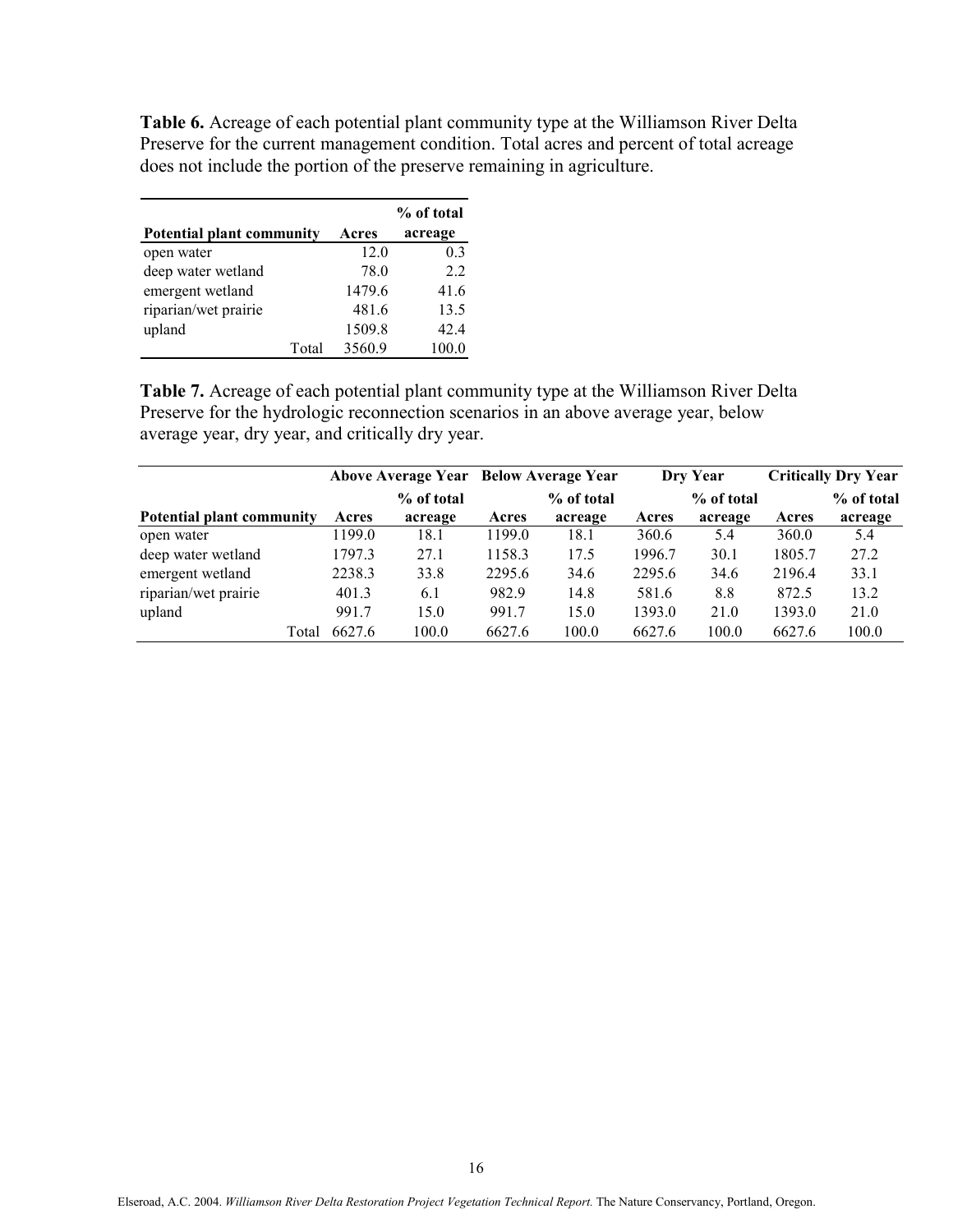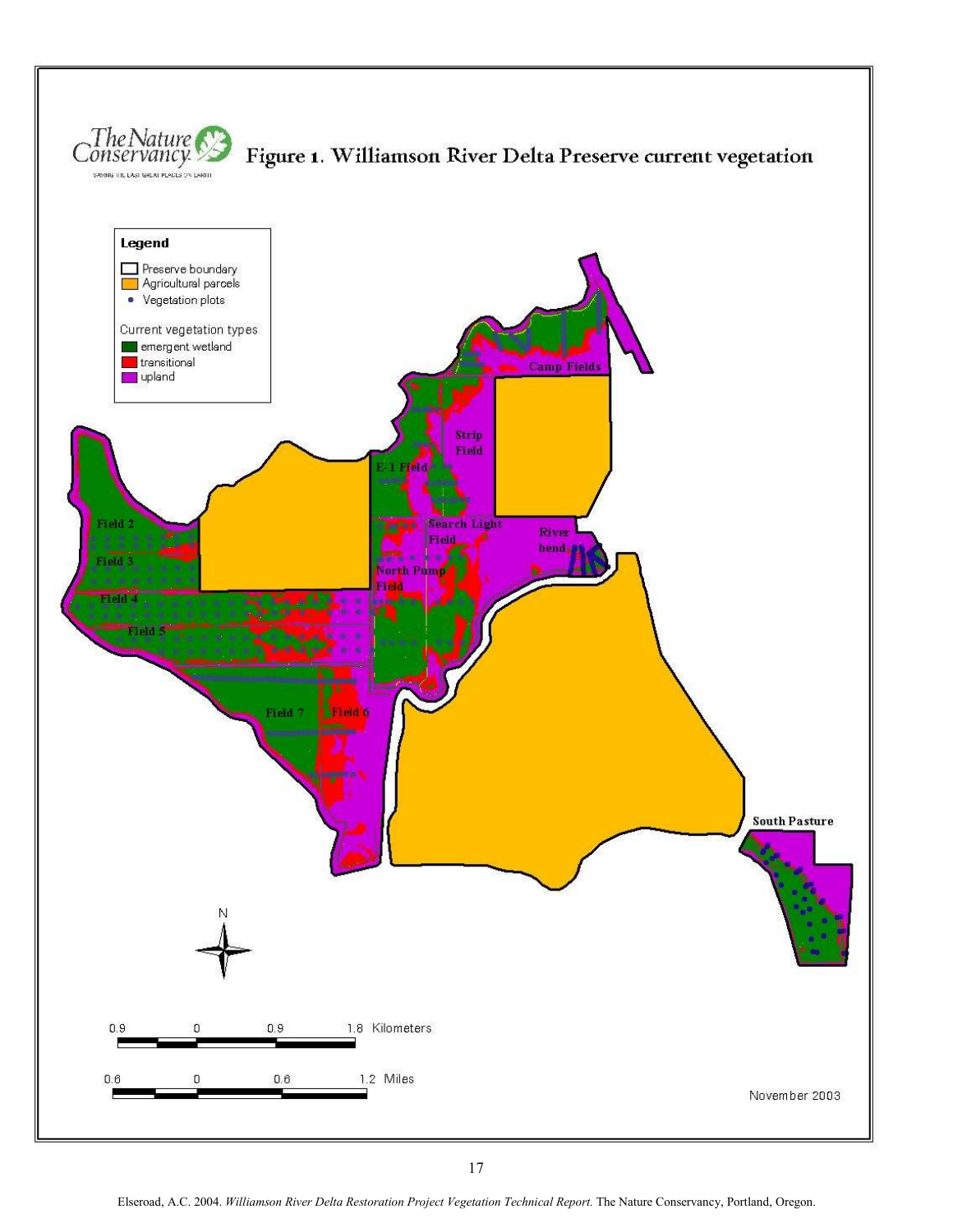

# Figure 2. Williamson River Delta Preserve potential vegetation for TNC's current management condition

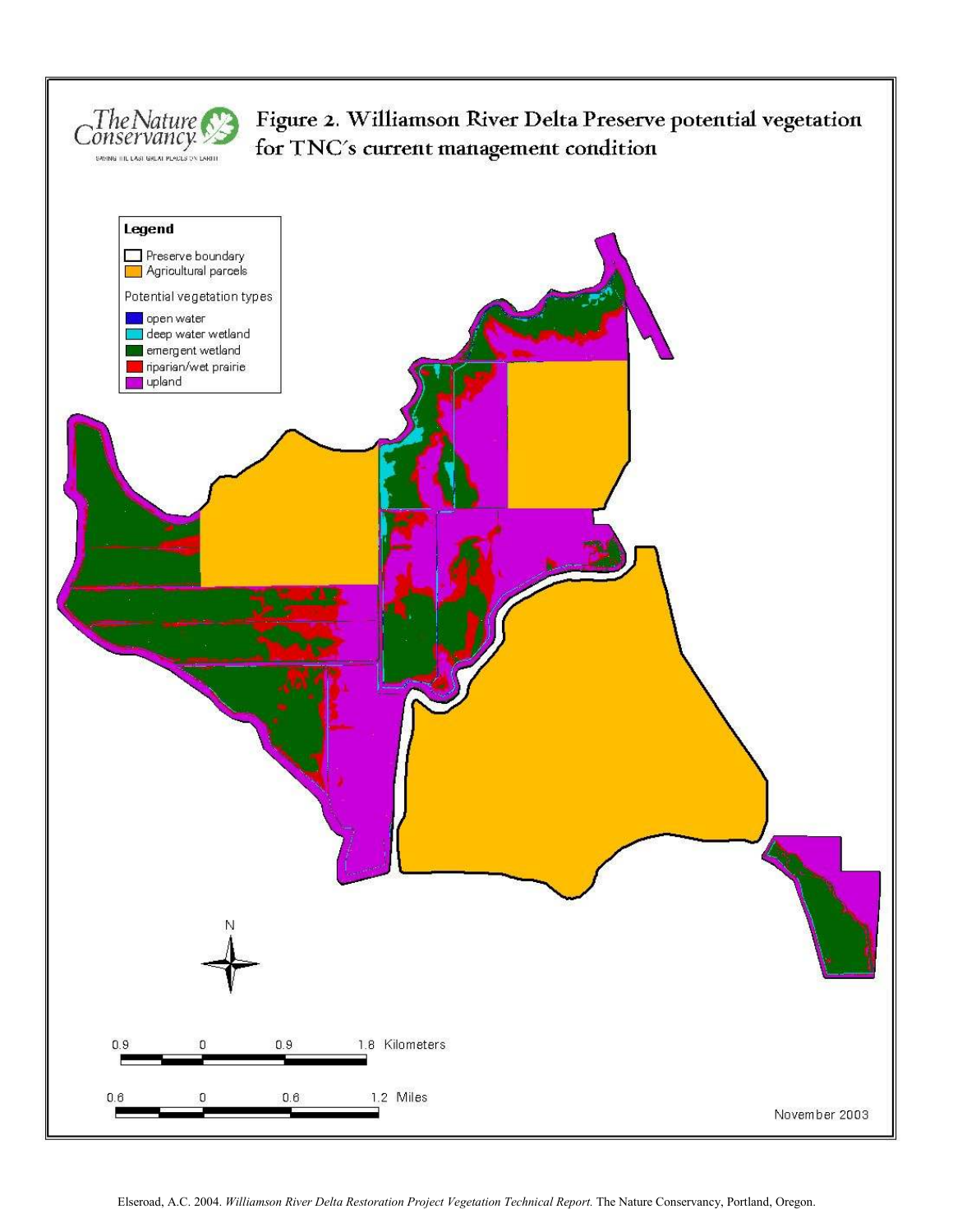

Figure 3. Williamson River Delta Preserve potential vegetation for the breached levee hydrologic regime in an Above Average year, based the U.S Fish and Wildlife Service's Biological Opinion on the 10-year operation plan for the Klamath Project

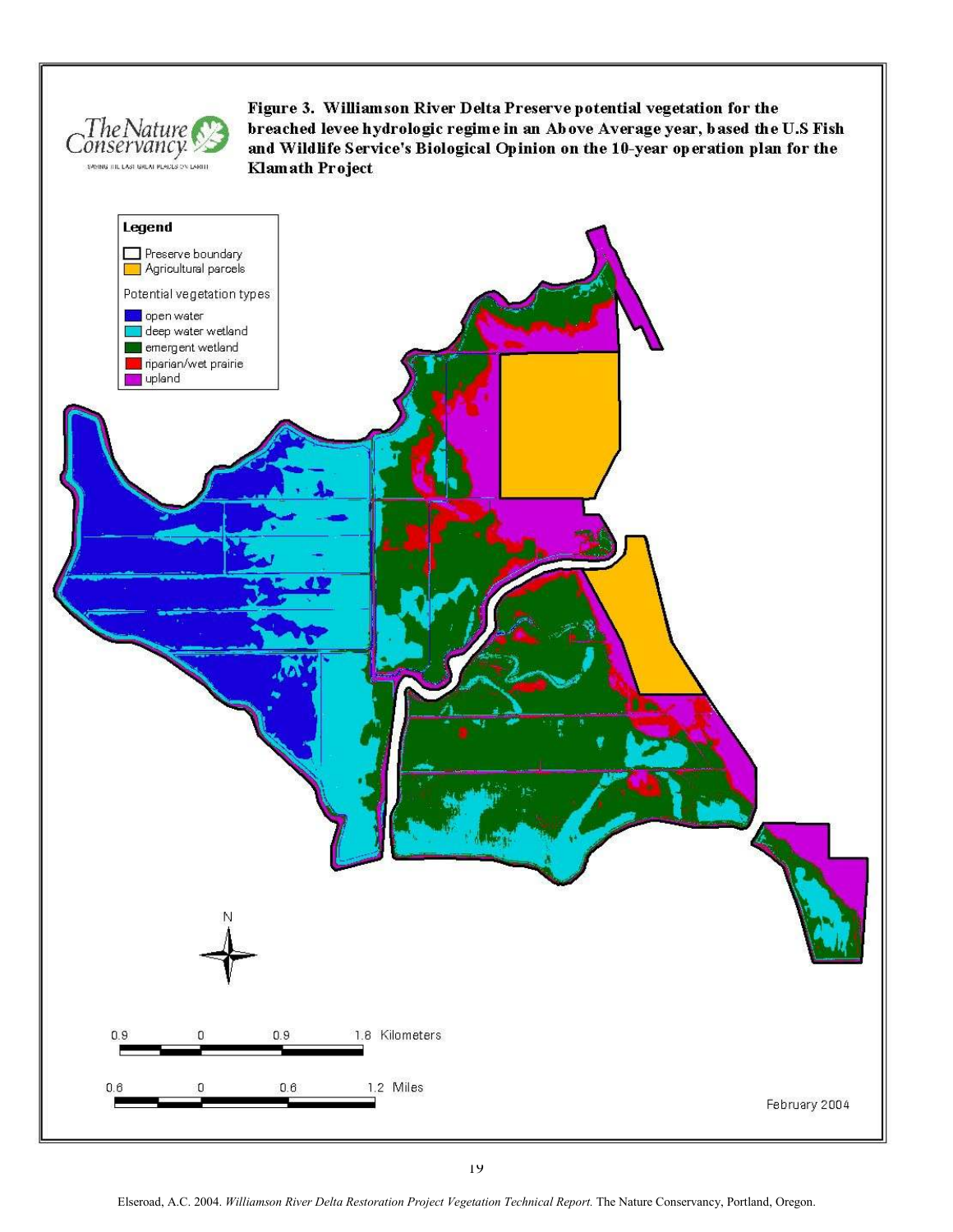

Figure 4. Williamson River Delta Preserve potential vegetation for the breached levee hydrologic regime in a Below Average year, based the U.S Fish and Wildlife Service's Biological Opinion on the 10-year operation plan for the **Klamath Project** 

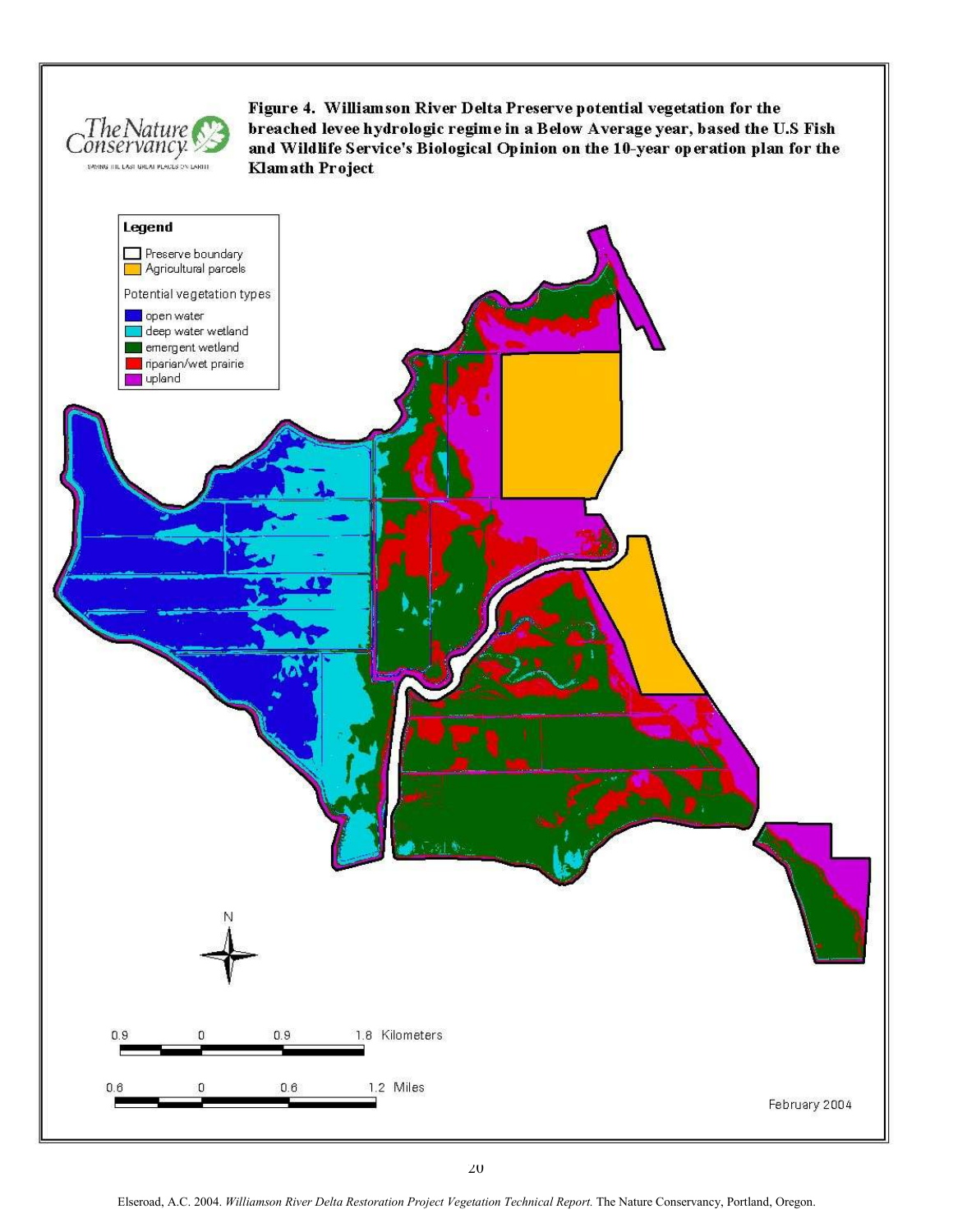

Figure 5. Williamson River Delta Preserve potential vegetation for the breached levee hydrologic regime in a Dry year, based the U.S Fish and Wildlife Service's Biological Opinion on the 10-year operation plan for the **Klamath Project**